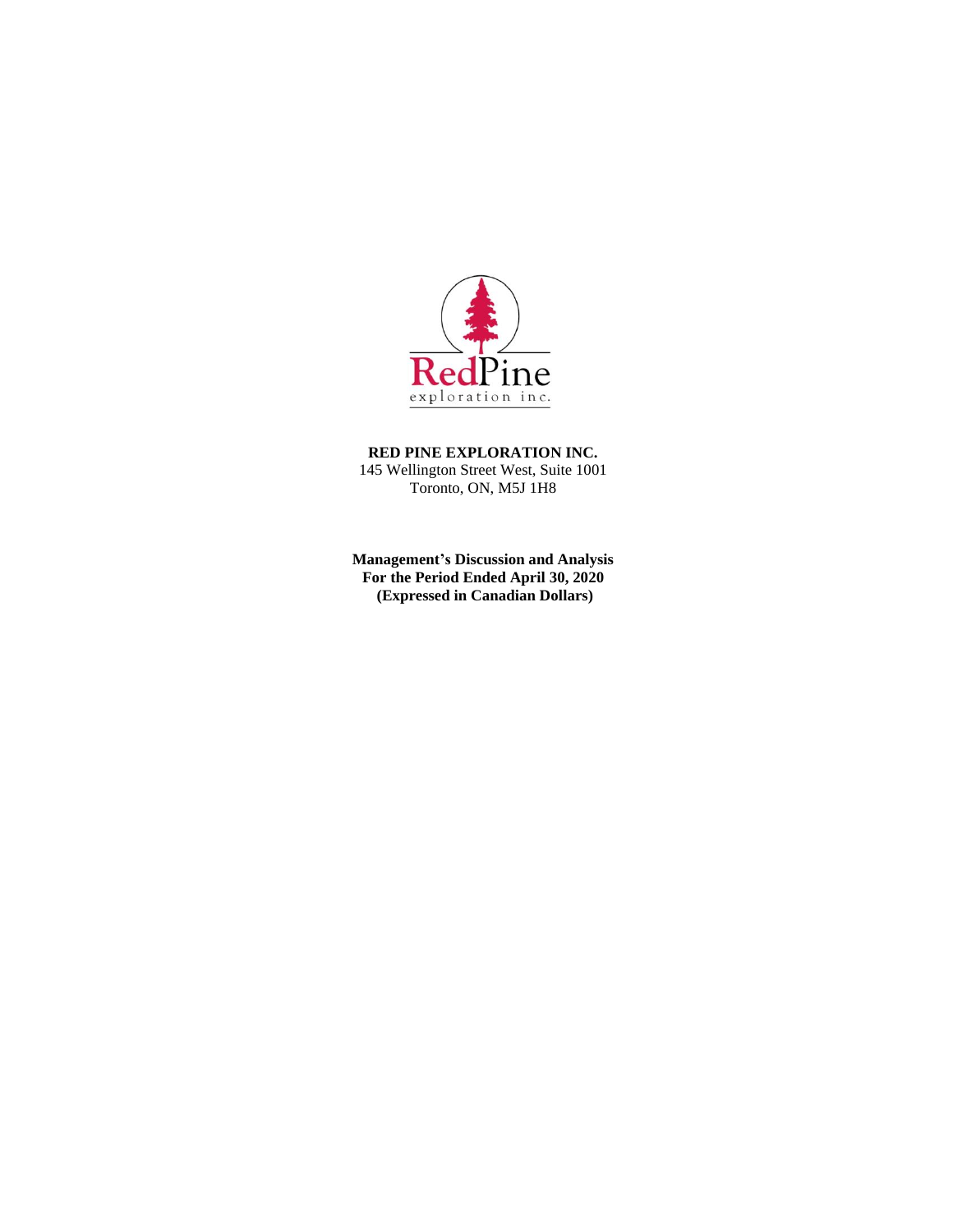## **INTRODUCTION**

This Management's Discussion and Analysis ("MD&A") of Red Pine Exploration Inc. (the "Company", "Red Pine", "we" or "our") is intended to enable readers to view the Company's performance, financial condition and future prospects through management's eyes and to provide material information to readers that may not be fully reflected in the consolidated financial statements.

This MD&A is intended to supplement and should be read in conjunction with the Audited Consolidated Financial Statements and the notes thereto for the year ended July 31, 2019 and the Unaudited Condensed Interim Consolidated Financial Statements for the period ended April 30, 2020. All financial information in this MD&A has been prepared in accordance with International Financial Reporting Standards ("**IFRS**"). All amounts presented in this MD&A are in Canadian dollars unless otherwise indicated.

Additional information relating to our company is available on SEDAR at www.sedar.com and on the company website at www.redpineexp.com.

This MD&A is dated, and the information contained herein is presented as at May 29, 2020.

# **CAUTIONARY STATEMENT ON FORWARD LOOKING STATEMENTS**

This MD&A contains forward-looking information and statements (collectively, "forward-looking statements") within the meaning of applicable Canadian securities legislation, concerning the business, operations and financial performance and condition of Red Pine Exploration Inc. Forward-looking statements include, but are not limited to, statements with respect to the estimation of commodity prices, mineral reserves and resources, the realization of mineral reserve estimates, capital and exploration expenditures, costs and timing of the exploration and development of mineral deposits, the success of exploration activities, permitting time lines, currency exchange rate fluctuations, requirements for additional capital, government regulation of mining activities, environmental risks, unanticipated reclamation expenses, title disputes or claims and limitations on insurance coverage. Generally, these forward-looking statements can be identified by the use of forward-looking terminology such as "plans", "expects" or "does not expect", "is expected", "budget", "scheduled", "estimates", "forecasts", "intends", "anticipates" or "does not anticipate", or "believes", or variations of such words and phrases or state that certain actions, events or results "may", "could", "would", "might" or "will be taken", "occur" or "be achieved" or the negative connotations thereof. All such forward-looking statements are based on the opinions and estimates of the relevant management as of the date such statements are made and are subject to important risk factors and uncertainties, many of which are beyond the Company's ability to control or predict.

Forward-looking statements are necessarily based on estimates and assumptions that are inherently subject to known and unknown risks, uncertainties and other factors that may cause the actual results, level of activity, performance or achievements of the Company to be materially different from those expressed or implied by such forward-looking statements, including but not limited to: risks and uncertainties relating to, among other things, changes in commodity prices, currency fluctuation, financing, unanticipated reserve and resource grades, infrastructure, results of exploration activities, cost overruns, availability of materials and equipment, timeliness of government approvals, taxation, political risk and related economic risk and unanticipated environmental impact on operations as well as other risks and uncertainties described under *Risks and Uncertainties* section of this MD&A for additional disclosures.

Although the Company has attempted to identify important factors that would cause actual results to differ materially from those contained in forward-looking statements, there may be other factors that cause results not to be as anticipated, estimated, or intended. There can be no assurance that such statements will prove to be accurate, as actual results and future events could differ materially from those anticipated in such statements. All of the forward-looking statements contained on this MD&A are qualified by these cautionary statements. Readers should not place undue reliance on forward-looking statements. Forward-looking statements are provided for the purpose of providing information about management's current expectations and plans and allowing investors and other to get a better understanding of the Company's operating environment. The Company expressly disclaims any intention or obligation to update or revise any forward-looking statements whether as a result of new information, events or otherwise, except in accordance with applicable securities laws.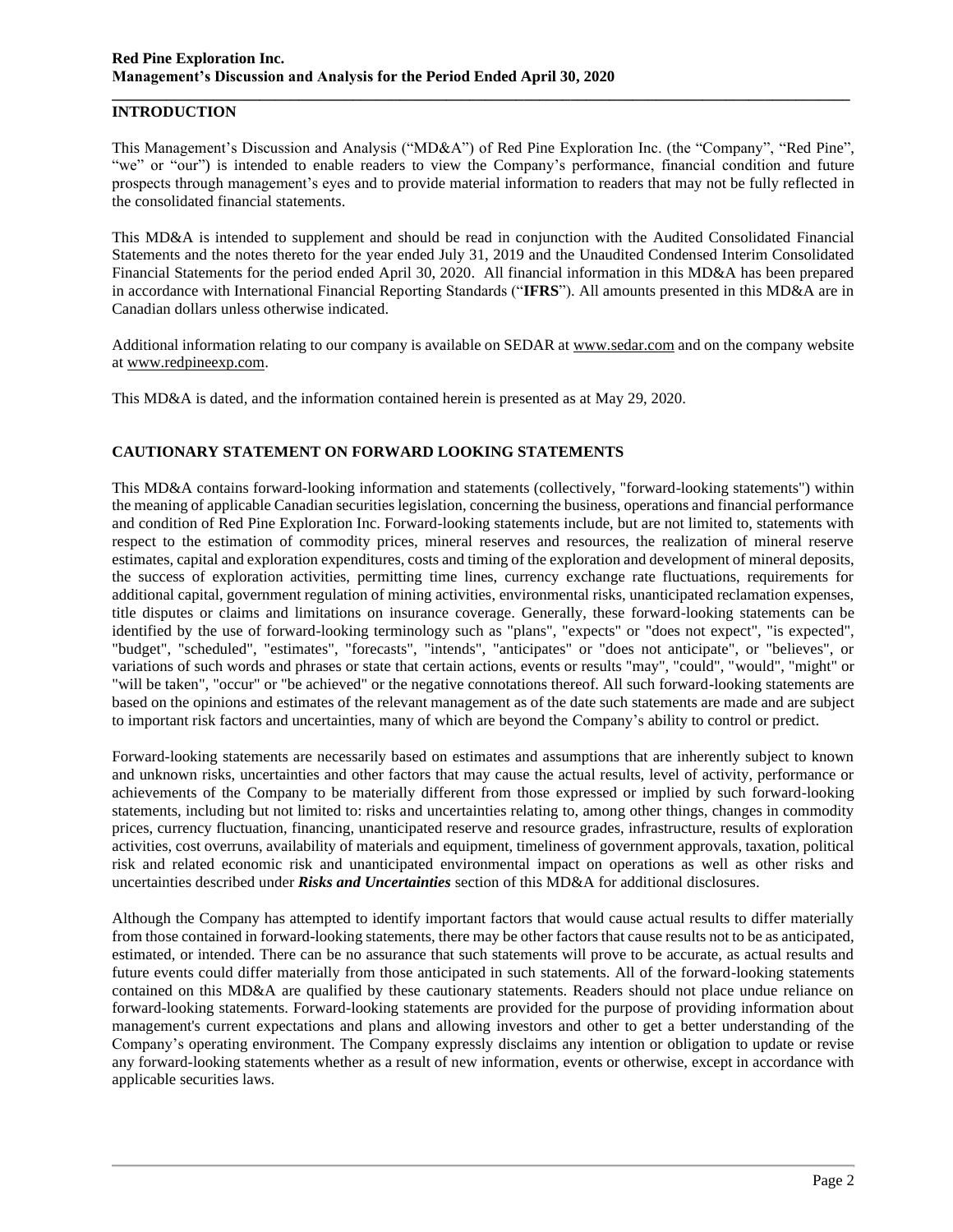# **QUALIFIED PERSON**

Quentin Yarie, P.Geo, the Company's Chief Executive Officer is the Qualified Person, as defined by NI 43-101, who has reviewed and approved the technical information disclosed in this MD&A.

**\_\_\_\_\_\_\_\_\_\_\_\_\_\_\_\_\_\_\_\_\_\_\_\_\_\_\_\_\_\_\_\_\_\_\_\_\_\_\_\_\_\_\_\_\_\_\_\_\_\_\_\_\_\_\_\_\_\_\_\_\_\_\_\_\_\_\_\_\_\_\_\_\_\_\_\_\_\_\_\_\_\_\_\_\_\_\_\_\_\_\_\_\_\_\_**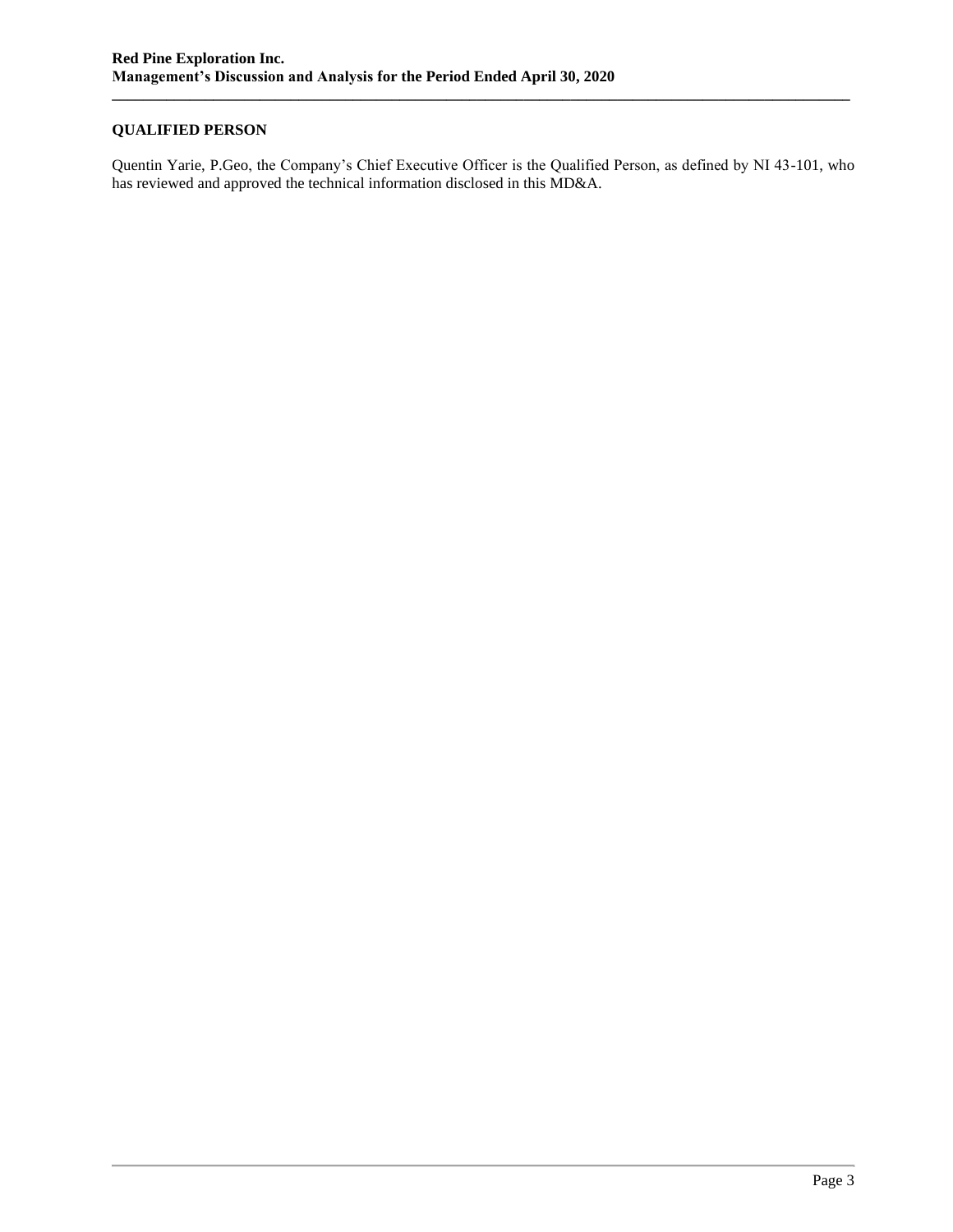## **CORE BUSINESS AND OBJECTIVES**

Red Pine is a publicly listed corporation (TSXV: RPX) incorporated under the laws of Ontario and has a fiscal year-end of July 31, 2019. Our principal business is the acquisition, exploration and development of mineral properties with a particular focus on gold exploration projects located in northern Ontario.

**\_\_\_\_\_\_\_\_\_\_\_\_\_\_\_\_\_\_\_\_\_\_\_\_\_\_\_\_\_\_\_\_\_\_\_\_\_\_\_\_\_\_\_\_\_\_\_\_\_\_\_\_\_\_\_\_\_\_\_\_\_\_\_\_\_\_\_\_\_\_\_\_\_\_\_\_\_\_\_\_\_\_\_\_\_\_\_\_\_\_\_\_\_\_\_**

The long-term business objectives of the Company are to:

- 1. acquire mineral properties it considers prospective to strengthen its portfolio of properties,
- 2. advance the geological knowledge of its mineral properties through successive exploration programs, and
- 3. determine if feasible to develop the properties into a mining operation and if deemed advantageous, dispose of its mineral properties

Our principal project consists of a 64.5% interest in the Wawa Gold Project, which is situated in northern Ontario next to the municipality of Wawa and consists of more than 6500 hectares and hosts several former mines with historic production. Citabar LP ("Citabar") remains on title for a 35.5% interest in the project (News release, December 11, 2019 under the Company's profile at [www.SEDAR.com\)](http://www.sedar.com/). At this time, the Company has not been advised whether Citibar L.P. ("Citibar") will elect to fund its portion of the 2020 exploration budget. In the event Citibar elects not to fund all, or a portion of its participating interest in the joint venture, Citabar's participating interest will be further diluted in accordance with the JV agreement. Red Pine is the operator and manager of the joint venture.

The Company has additional mineral properties situated in northern Ontario.

Our mineral properties are currently in the exploration stage and we do not operate any mines. We have not generated operating revenues or paid dividends since inception and are unlikely to do so in the immediate future. Our continued operations are dependent upon the ability of the Company to obtain financing through the proceeds of securities subscriptions for the continued exploration of its mineral properties. We have not yet determined through a feasibility study whether any of our mineral properties contain mineralization that is economically recoverable.

The value of an exploration property is highly dependent upon the discovery of economically recoverable mineralization, the long-term preservation of the Company's ownership interest in the underlying mineral property, the ability of the Company to obtain the necessary funding to complete sufficient exploration activities on the property, and the prospects of any future profitable production therefrom, or alternatively upon the Company's ability to dispose of its property interests on an advantageous basis.

Risk factors that must be considered in achieving the Company's business objectives include the risk that exploration activities may not result in the discovery of minerals or definition of any mineral resources or reserves, that significant expenses could be required to define mineral reserves, that environmental, land title and competitive issues may prevent the development of any mineral reserves, and that the Company may fail to generate adequate funding to development mineral reserves.

The Company accepts the risks which are inherent to mineral exploration programs and the exposure to the cyclical nature of mineral prices. The Company relies on the geological and industry expertise of its Toronto-based management team and engages sub-contractors to complete certain aspects of its exploration programs.

Our executive offices are situated at 1001-145 Wellington Street West, Toronto, Ontario, M5J 1H8 and our website is [www.redpineexp.com](http://www.redpineexp.com/) (which is expressly not incorporated by reference into this filing).

As of April 30, 2020, we had 16 employees in addition to the Chief Executive Officer, Chief Financial Officer, and the President. Certain professional, administrative and geological services are provided to the Company by independent contractors, including corporations and/or individuals who may be officers or directors of Red Pine. No assurance can be given that qualified employees can be retained by Red Pine when necessary.

See the *Risks and Uncertainties* section of this MD&A for additional risk disclosures.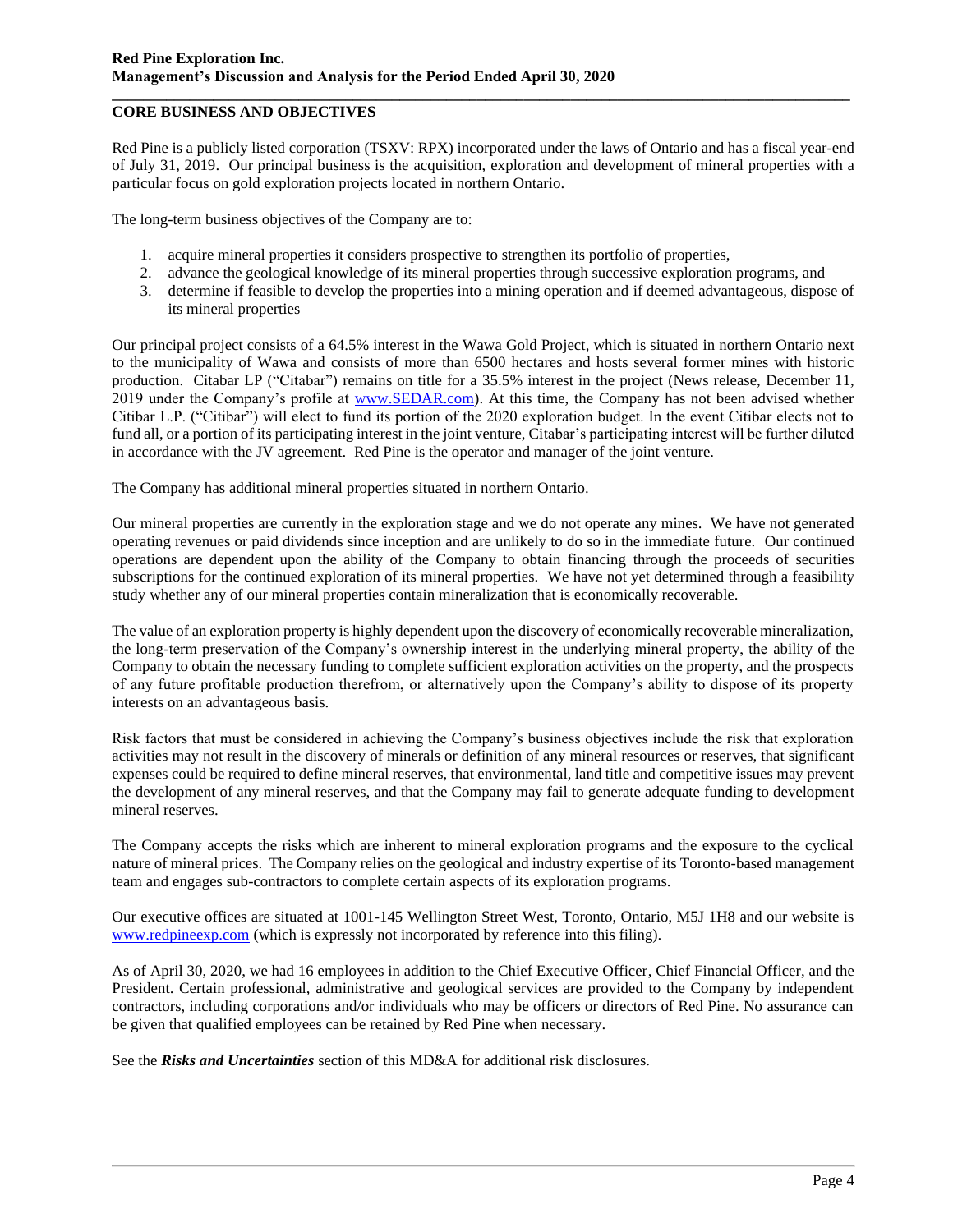## **CORPORATE HIGHLIGHTS**

## **2020 drilling program on the Wawa Gold Project**

The Company has completed approximately 3,000 metres of its 16,000-metres 2020 drilling program (*see Feb. 5, 2020 News Release*). In response to the COVID-19 pandemic, the Company had suspended its drilling activities at its Wawa Gold Project located 2 km southeast of Wawa, Ontario. A scaled-back staff remained at camp, under strict health protocols, continuing exploration activities such as logging and sampling of completed drill holes and other field activities.

**\_\_\_\_\_\_\_\_\_\_\_\_\_\_\_\_\_\_\_\_\_\_\_\_\_\_\_\_\_\_\_\_\_\_\_\_\_\_\_\_\_\_\_\_\_\_\_\_\_\_\_\_\_\_\_\_\_\_\_\_\_\_\_\_\_\_\_\_\_\_\_\_\_\_\_\_\_\_\_\_\_\_\_\_\_\_\_\_\_\_\_\_\_\_\_**

On April 2, 2020, the Company announced new drilling results from its Winter 2020 exploration program at its Wawa Gold Project. Hole SD-20-285A and SD-20-286 were testing the deeper extension of the Jubilee Shear Zone, beyond the current footprint of the Surluga Deposit<sup>1</sup>. Hole SD-20-285A intersected 5.7 g/t gold over 0.6 metres at a depth of 444 metres down-hole while SD-20-286 intersected 3 zones of high-grade gold mineralization between 541 and 567 metres. These results indicate that gold mineralization does extend beyond the Surluga Deposit's currently defined depth of 325 metres.

On May 7, 2020**,** the Company announced the relaunching of field activities and drilling at its Wawa Gold Project. The 2020 drilling program was suspended in March due to COVID-19 (*see March 31, 2020 News Release*). With strict health protocols in place, geologists are now on site to re-open camp and resume field operations this week. The drilling program will relaunch within the next two weeks. Red Pine's programs are fully funded and the Company was able to complete approximately 3,000 metres of a 16,000-metres drilling program before suspending operations. Results for 3 drill holes completed this winter are pending and will be announced as they are received.

The 2020 drilling program is described in the section below under Exploration and Evaluation Activities.

## **Wawa Gold Project Background**

In July 2019, Red Pine filed a new NI 43-101 Technical Report for the Wawa Gold Project that outlines two (2) new resource estimates for the property:

Surluga Deposit has an indicated resource of 1.2 million tonnes grading 5.31 g/t for 205,000 ounces gold and an inferred resource of 2.36 million tonnes grading 5.22 g/t for 396,000 ounces gold

Minto Mineral Resources reported at a 3.5  $g/t$  cut-off which is supported by the following economic assumptions for potential underground cut and fill mining: Gold Price: \$1,200 USD, Gold Recovery: 90%, Operating Expense (OPEX): CAD \$160 / tonne (\$120 mining, \$25 milling, \$15 G&A).

## **FUTURE OUTLOOK AND PLAN**

The Wawa Gold Project delineation program is designed to both expand and increase confidence in the existing inferred and indicated gold resources. The drilling, trenching and mapping programs are expected to continue throughout 2020 through the approved program to yield significant advancements in the status of the identified resources. The Company is focused on efficient, rapid exploitation and plans to increase the size of the deposits in the near future. Results and plans for the Wawa Gold Project are discussed in further detail in the section titled Exploration and Evaluation Activities.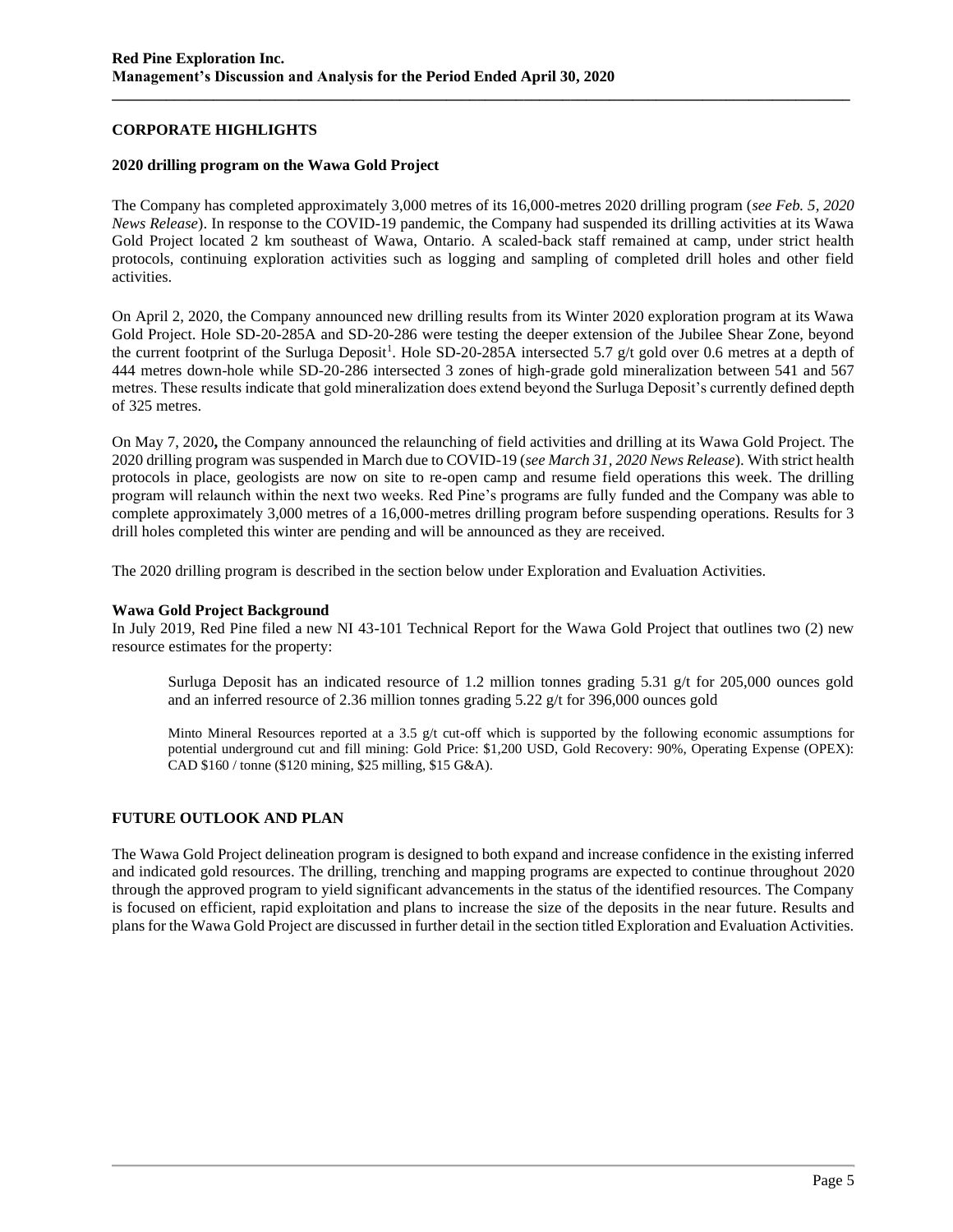# **EXPLORATION AND EVALUATION ACTIVITIES**

During the period ended April 30, 2020, the Company's exploration activities have focused on the Wawa Gold Project.

The 2020 drilling program is designed to: 1) expand gold mineralization in the down-dip and down-plunge extensions of the Surluga Deposit in the Jubilee Shear Zone beyond the footprint of the current resource, 2) expand gold mineralization in the Hornblende Shear Zone, adjoining and parallel to Surluga and 3) test the Jubilee Shear Zone extension south of the Parkhill Fault (*see* Figure 1).

Red Pine holds a 64.5% interest in the Wawa Gold Project and is the Manager and Operator of the project. The exploration strategy is to increase and quantify the gold resource on the property. This is being done through continued exploration and delineation intended to increase the Company's understanding of the gold bearing mineralization. Over the past 12 months, Red Pine drilled 11,221 meters for a total of 284 drills holes and 68,595 meters of drilling being completed on the project as of October 31, 2019 and finalized the sampling of 42,000 metres of historic core that was never sampled by previous operators of the project (initiated in February 2016). Mechanized stripping and channel sampling were completed on the Cooper Shear System, Grace Deformation Zone and the southern extension of the Jubilee Shear Zone. Drilling is now completed for the year.

Golder Associates completed the new resource estimate, effective May 31, 2019 for the Wawa Gold Project (detailed information included in CORPORATE HIGHLIGHTS). The new Mineral Resource estimate for the Wawa Gold Project was evaluated for an underground mining scenario and is reported at a 2.7 g/t cut-off within a 2 g/t envelope, and now stands at 1,307,000 tonnes at 5.47 g/t for 230,000 ounces gold in the Indicated category and 2,716,000 tonnes at 5.39 g/t for 471,000 ounces gold in the Inferred category. The new resource model will become an important strategic exploration tool as the project advances.

Net Smelter Royalties ("NSR"):

The Company retains a 1.5% NSR on approximately 75 square kilometers of claims 20 km east of Goldcorp's Borden Gold project near Chapleau, Ontario. The underlying property package was sold to Probe Mines Ltd. in November 2012. Other Properties

As of April 30, 2020, the Company retains the Cayenne, Algoma-Talisman, Mortimer, Mount Logano and Moffatt Properties.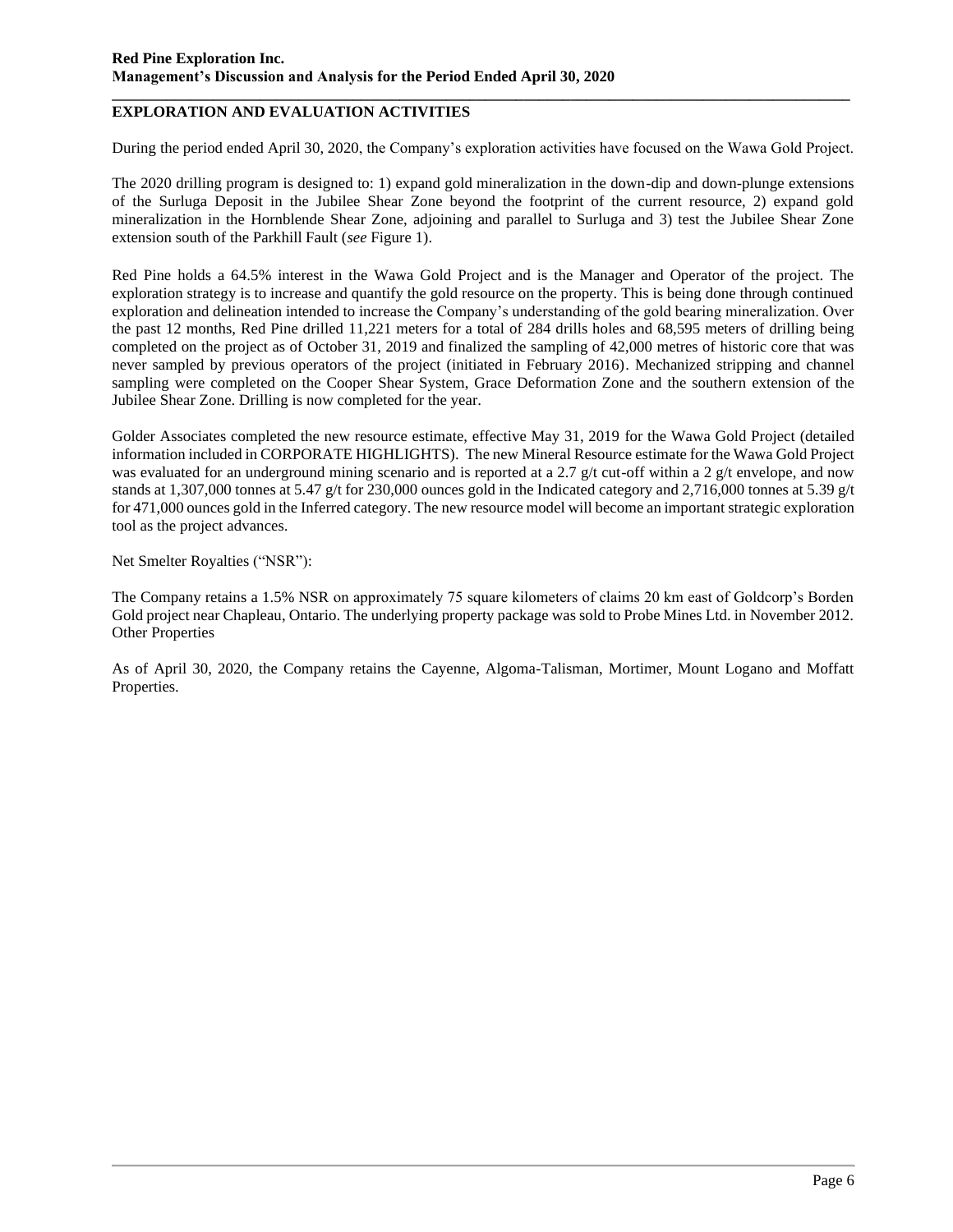# **RESULTS OF OPERATIONS**

The following are explanations of the material changes for the period ended April 30, 2020 compared to the period ended April 30, 2019:

**\_\_\_\_\_\_\_\_\_\_\_\_\_\_\_\_\_\_\_\_\_\_\_\_\_\_\_\_\_\_\_\_\_\_\_\_\_\_\_\_\_\_\_\_\_\_\_\_\_\_\_\_\_\_\_\_\_\_\_\_\_\_\_\_\_\_\_\_\_\_\_\_\_\_\_\_\_\_\_\_\_\_\_\_\_\_\_\_\_\_\_\_\_\_\_**

|                                               | Three-month<br>period ended |     | Three-month<br>period ended |     | Nine-month<br>period ended |               | Nine-month<br>period ended |
|-----------------------------------------------|-----------------------------|-----|-----------------------------|-----|----------------------------|---------------|----------------------------|
|                                               | April 30, 2020              |     | April 30, 2019              |     | April 30, 2020             |               | April 30, 2019             |
| <b>Expenses</b>                               |                             |     |                             |     |                            |               |                            |
| Exploration Expenditures (note 5)             | \$<br>732,747               | \$. | 1,116,069                   | -\$ | 2,291,213                  | <sup>\$</sup> | 4,032,154                  |
| General and Adminstrative                     | (75,703)                    |     | 197,718                     |     | 50,794                     |               | 532,799                    |
| Payroll & Professional Fees (note 6)          | 92,992                      |     | 95,725                      |     | 487,831                    |               | 384,613                    |
| Depreciation and Amortization (note 3)        | 118,591                     |     | 27,949                      |     | 177,939                    |               | 83,848                     |
| Share-based compensation (note 6)             |                             |     |                             |     |                            |               | 156,306                    |
| Interest Income                               | (5,336)                     |     | (4,506)                     |     | (7, 440)                   |               | (5,489)                    |
| Lease accretion $(gain)$ (note 4)             | 59,418                      |     |                             |     | 25,076                     |               |                            |
| Deferred Premium                              | (72,500)                    |     | (80, 389)                   |     | (72,500)                   |               | (305, 733)                 |
| Foreign Exchange Loss (Gain)                  |                             |     | 409                         |     |                            |               | 169                        |
| Recovery of Exploration Expenditures (note 5) |                             |     | (434, 923)                  |     |                            |               | (1,445,821)                |
| <b>Total Expense</b>                          | 850,207                     |     | 918,052                     |     | 2,952,911                  |               | 3,432,846                  |
| <b>Loss and Comprehensive Loss for Period</b> | \$<br>(850, 207)            | \$  | (918, 052)                  | -\$ | (2,952,911)                | \$            | (3,432,846)                |
| Loss per share - basic and diluted            | \$<br>$(0.00)$ \$           |     | $(0.00)$ \$                 |     | $(0.01)$ \$                |               | (0.01)                     |
| Weighted average shares outstanding           | 483,701,910                 |     | 369,090,322                 |     | 390,906,476                |               | 369,230,322                |

# *Results for the period ended April 30, 2020*

- Exploration expenditures decreased to \$732,747 (2019: \$1,116,069). This decrease for the quarter is primarily a result of the suspension of drilling and larger exploration activities as a result of the pandemic.
- Recovery of exploration expenditures decreased to \$nil (2019: \$434,923) as result of the Company's joint venture partner no longer participating in its share of contributions. This will result in the Company's minority Joint Venture partner to have its interest further diluted in accordance with the Joint Venture agreement.

General and administrative expenses decreased significantly. The decrease is primarily the result of the recovery of expenditures from a Company sharing the office space at 145 Wellington Street West. This Company has now vacated the space. The result is also a result of the adoption of IFRS 16 and the recognition of a right-of-use asset. This has resulted in office rent expense essentially now being expensed through the depreciation and amortization line item.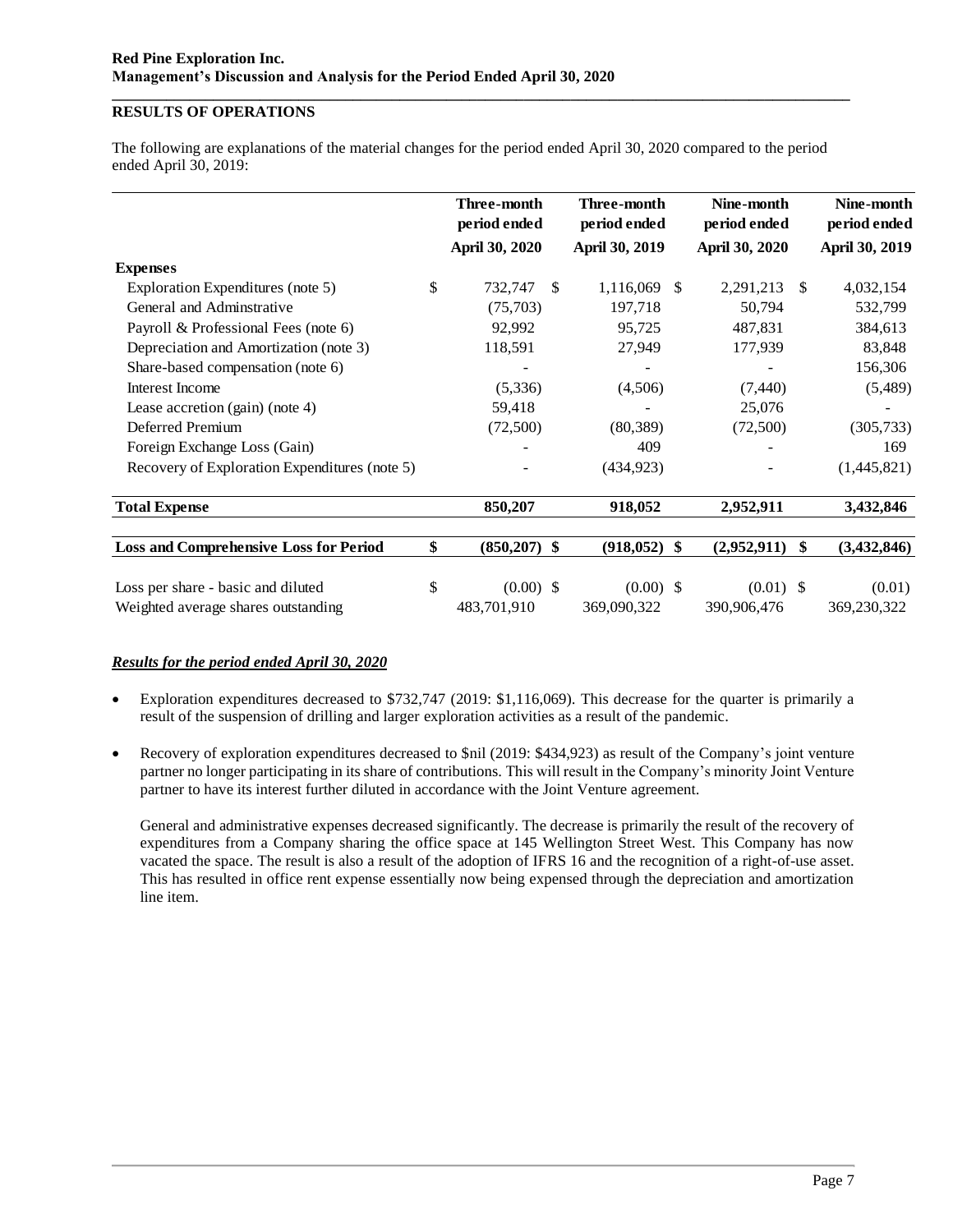# **QUARTERLY RESULTS OF OPERATIONS**

The following is selected quarterly information for the eight most recently completed quarters:

|                                                | <b>Ouarter Ended</b> |              |              |                      |
|------------------------------------------------|----------------------|--------------|--------------|----------------------|
|                                                | April 30, 2020       | Jan 31, 2020 | Oct 31, 2019 | <b>July 31, 2019</b> |
| <b>Total Revenues</b>                          |                      |              |              |                      |
| Exploration expenditures net of recoveries     | 732,747              | 546.292      | 1,012,174    | 1,124,586            |
| Loss and Comprehensive loss for the<br>quarter | (850, 207)           | (900, 340)   | (1,202,365)  | (1,547,200)          |
| Basic and diluted loss per share               | (0.00)               | (0.00)       | (0.00)       | (0.01)               |
| Working Capital Surplus / (Deficit)            | 1,555,949            | (2,513,226)  | (82, 450)    | 1,125,990            |

**\_\_\_\_\_\_\_\_\_\_\_\_\_\_\_\_\_\_\_\_\_\_\_\_\_\_\_\_\_\_\_\_\_\_\_\_\_\_\_\_\_\_\_\_\_\_\_\_\_\_\_\_\_\_\_\_\_\_\_\_\_\_\_\_\_\_\_\_\_\_\_\_\_\_\_\_\_\_\_\_\_\_\_\_\_\_\_\_\_\_\_\_\_\_\_**

|                                            | <b>Quarter Ended</b> |              |             |              |
|--------------------------------------------|----------------------|--------------|-------------|--------------|
|                                            | April 30, 2019       | Jan 31, 2019 | Oct 31,2018 | Jul 31, 2018 |
| <b>Total Revenues</b>                      |                      |              |             | 300,000      |
|                                            |                      |              |             |              |
| Exploration expenditures net of recoveries | 681,146              | 1,092,501    | 812.686     | 443,320      |
| Loss and Comprehensive loss for the        | (918, 052)           | (1,361,970)  | (1,152,824) | (413, 255)   |
| quarter                                    |                      |              |             |              |
| Basic and diluted loss per share           | (0.03)               | (0.00)       | (0.00)      | (0.00)       |
| Working Capital Surplus (Deficit)          | 2,657,522            | 3,256,206    | 1,274,734   | 2,237,077    |

#### **OFF BALANCE SHEET TRANSACTIONS**

The Company does not have off-balance sheet arrangements including any arrangements that would affect the liquidity, capital resources, market risk support and credit risk support or other benefits.

## **DIVIDENDS**

The Company has neither declared nor paid any dividends on its Common Shares. The Company intends to retain its earnings, if any, to finance growth and expand its operations and does not anticipate paying any dividends on its common shares in the foreseeable future.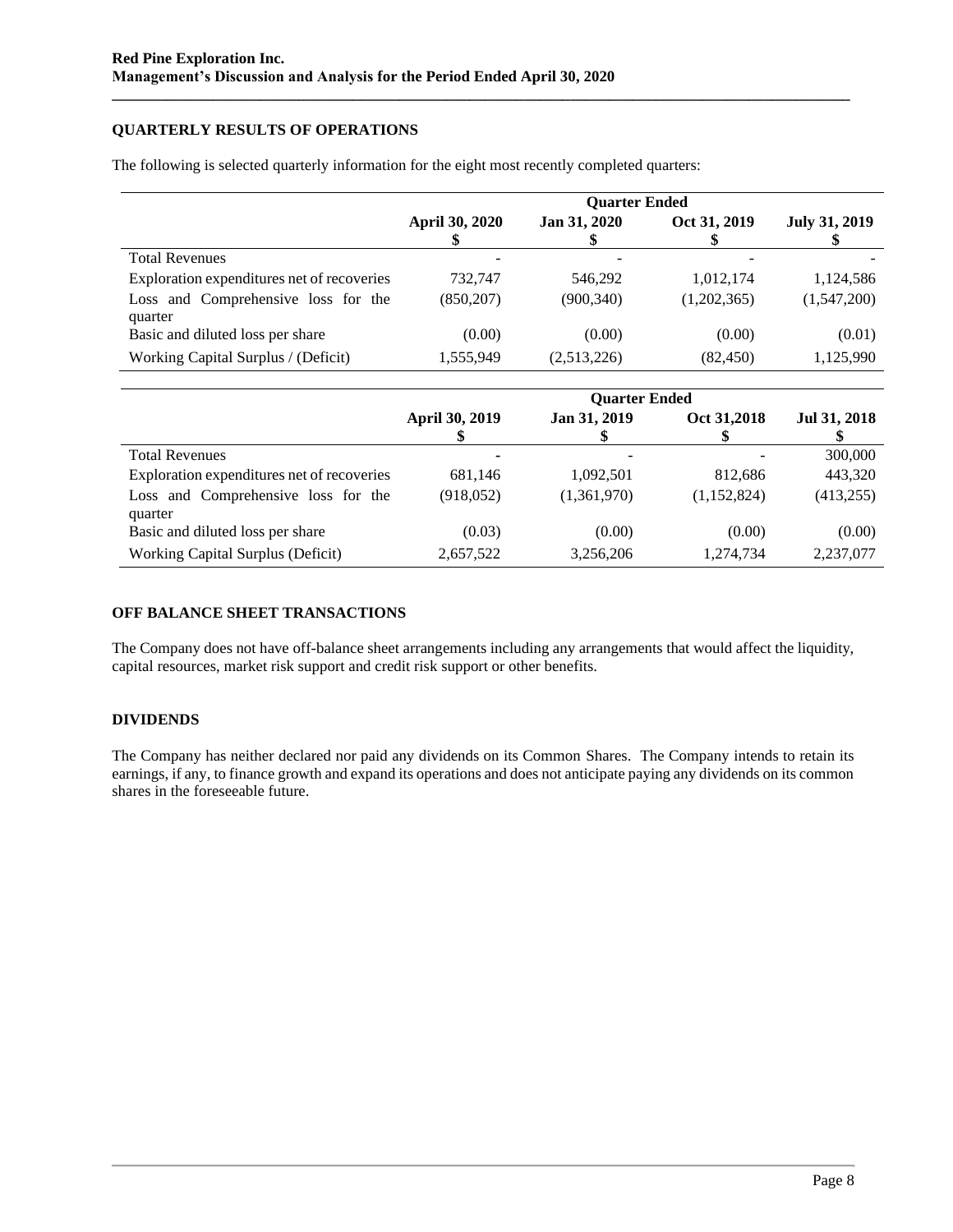# **EXPLORATION AND EVALUATION EXPENDITURES**

The Company has ownership interests in several exploration projects. The Wawa Gold Project is the primary focus of exploration.

**\_\_\_\_\_\_\_\_\_\_\_\_\_\_\_\_\_\_\_\_\_\_\_\_\_\_\_\_\_\_\_\_\_\_\_\_\_\_\_\_\_\_\_\_\_\_\_\_\_\_\_\_\_\_\_\_\_\_\_\_\_\_\_\_\_\_\_\_\_\_\_\_\_\_\_\_\_\_\_\_\_\_\_\_\_\_\_\_\_\_\_\_\_\_\_**

The following table summarizes the cumulative exploration and evaluation expenditures the Company has incurred on its mineral properties. The Wawa Gold property expenditures includes all amounts incurred by the joint-venture prior to any prorated recovery from the joint-venture partners.

|                                   |                           | Cayenne         | Other             |                         |
|-----------------------------------|---------------------------|-----------------|-------------------|-------------------------|
|                                   | <b>Wawa Gold Property</b> | <b>Property</b> | <b>Properties</b> | <b>Total Properties</b> |
|                                   |                           |                 |                   |                         |
| <b>Balance July 31, 2018</b>      | 35,558,433                | 6,137,686       | 8,482,174         | 50,178,293              |
| <b>Property Acquisition Costs</b> |                           |                 |                   |                         |
| <b>Exploration Expenditures</b>   | 4,032,154                 |                 |                   | 4,032,154               |
| Balance April 30, 2019            | 39,590,587                | 6,137,686       | 8,482,174         | 54,210,447              |
| <b>Property Acquisition Costs</b> |                           |                 |                   |                         |
| <b>Exploration Expenditures</b>   | 810,399                   |                 |                   | 810,399                 |
| <b>Balance July 31, 2019</b>      | 40,400,986                |                 |                   | 40,400,986              |
| Property Acquisiton Costs         |                           |                 |                   |                         |
| <b>Exploration Expenditures</b>   | 2,291,213                 |                 |                   | 2,291,213               |
| <b>Balance – April 30, 2020</b>   | 42,692,199                | 6,137,686       | 8,482,174         | 57,312,059              |

During the nine-month period ended April 30, 2020:

- a) The Company incurred total exploration and evaluation expenditures of \$2,291,213 on the Wawa Gold property (2019: \$4,032,154).
- b) During the period ended April 30, 2020, the Company's joint venture partner on the Wawa Gold Project, Citibar L.P. ("Citibar") did not participate in its share of contributions. Citabar's participating interest in the project will be decreased proportionately based on a predetermined formula for its non-participation in its share of contributions down to a minimum of 25%.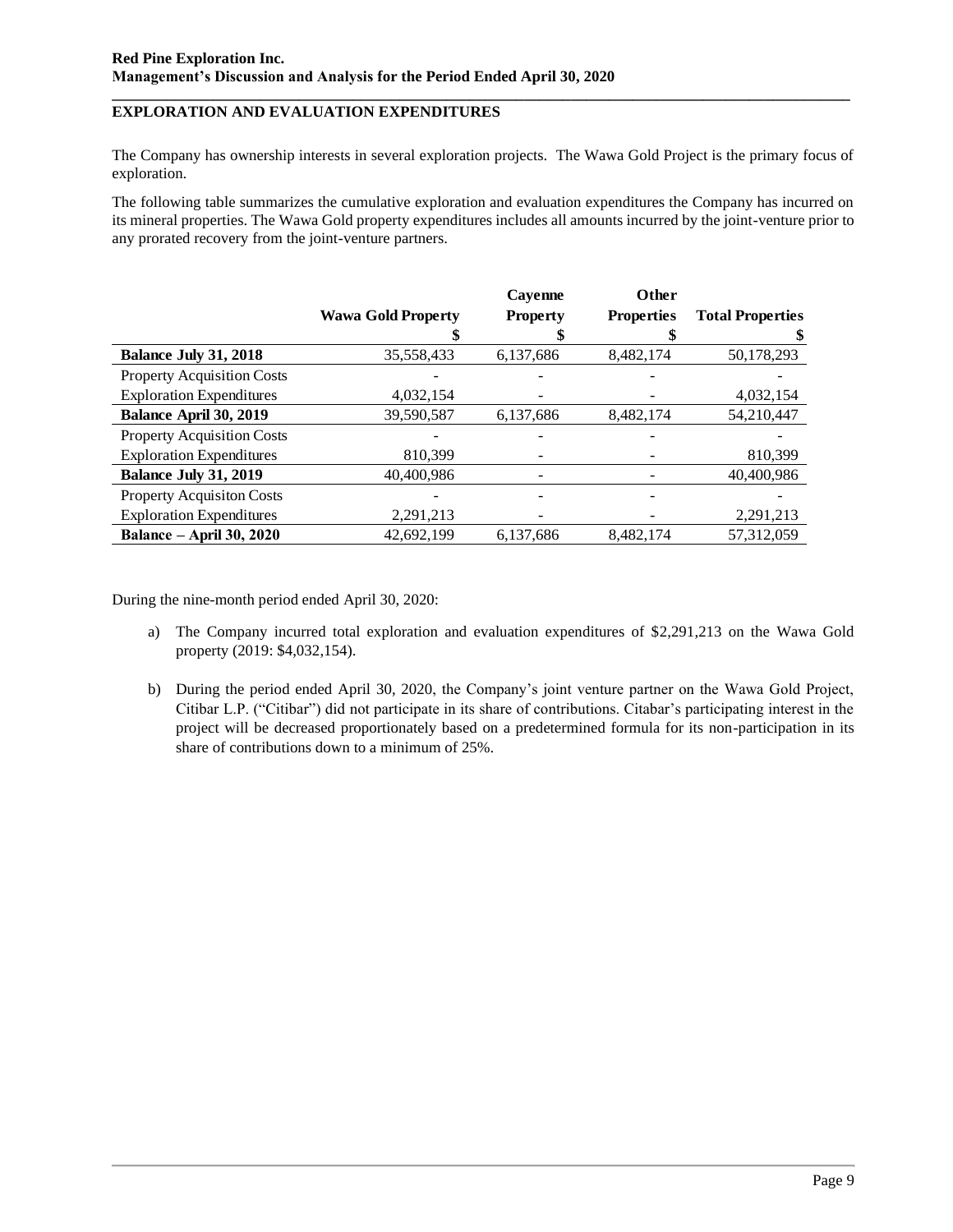## **Wawa Gold Project**

As at April 30, 2020 the Wawa Gold property consisted of 34 unpatented and mining claims and 164 patented and leased mining claims totaling 6,219 contiguous hectares and hosts several past producing mines. The project area is located approximately 2 kilometres east of the Town of Wawa in northern Ontario.

**\_\_\_\_\_\_\_\_\_\_\_\_\_\_\_\_\_\_\_\_\_\_\_\_\_\_\_\_\_\_\_\_\_\_\_\_\_\_\_\_\_\_\_\_\_\_\_\_\_\_\_\_\_\_\_\_\_\_\_\_\_\_\_\_\_\_\_\_\_\_\_\_\_\_\_\_\_\_\_\_\_\_\_\_\_\_\_\_\_\_\_\_\_\_\_**

On August 7, 2015, the Company met the conditions to earn its initial 30% interest in the underlying joint venture (the "Wawa Gold JV"), which was owned 30% by Augustine and 40% by Citabar, whereby the Company became the operating manager of the JV. In the fall of 2015, all 34 unpatented mining claims were transferred to a 30/30/40 shared holding to reflect the satisfied earn in agreement. As operating manager:

- a) The Company is entitled to receive project management fees from the JV partners.
- b) The Company shall be reimbursed periodically by the JV partners on a pro rata basis for all exploration expenditures incurred for the benefit of the joint-venture, which are recognized as a reduction of exploration expenditures when invoiced to the JV partners.

On February 3, 2017, the Company completed a plan of arrangement whereby Augustine became a wholly-owned subsidiary resulting in an increase in the ownership to 60% of the Wawa Gold Property.

## **Cayenne Property**

The Cayenne property consisted of 2 unpatented claims (2 claim units) and 1 lease in Genoa Township located approximately 110 kilometers southwest of Timmins, Ontario. The Company owns 100% of the property.

#### **Algoma-Talisman Property**

The Company has a 100% interest in an MRO patented land package covering approximately 65 square kilometers of fee simple patented mineral rights in Coppell and Newton Townships of the Porcupine Mining Division of Northern Ontario located approximately 110 km southwest of Timmins, Ontario.

## **Mortimer Property**

The Company has a 100% interest in a block of 12 contiguous unpatented mining claims covering approximately 2.3 square kilometers in the Dore Township approximately 110 km southwest of Timmins, Ontario. The previous owners retain NSRs ranging between 0.2% and 2% on certain claims and the Company has the option to purchase a portion of these NSRs for various cash payments as specified in the original purchase agreements.

## **Mount Logano Property**

The Company held a 100% interest in 1 unpatented mining claim (3 claim units) located approximately 11 km east of the Dome mine in Timmins, Ontario. The claim is subject to a 3% NSR for gold and a 2% NSR for other minerals mined in the Mt. Logano Property. The Company has the right at any time to buy back 50% of the NSR (or 1.50% NSR for gold and 1.00% NSR for all other minerals) for the sum of \$3,000,000.

## **Moffatt Property**

The Company has a 100% interest in 4 unpatented mining claims covering 704 hectares located approximately 10 km northwest of Atikokan, Ontario.

## **Net Smelter Royalties**

The Company retains a 1.5% NSR on approximately 75 square kilometers of claims 20 km east of Goldcorp's Borden Gold project near Chapleau, Ontario. The underlying property package was sold to Probe Mines Ltd. in November 2012.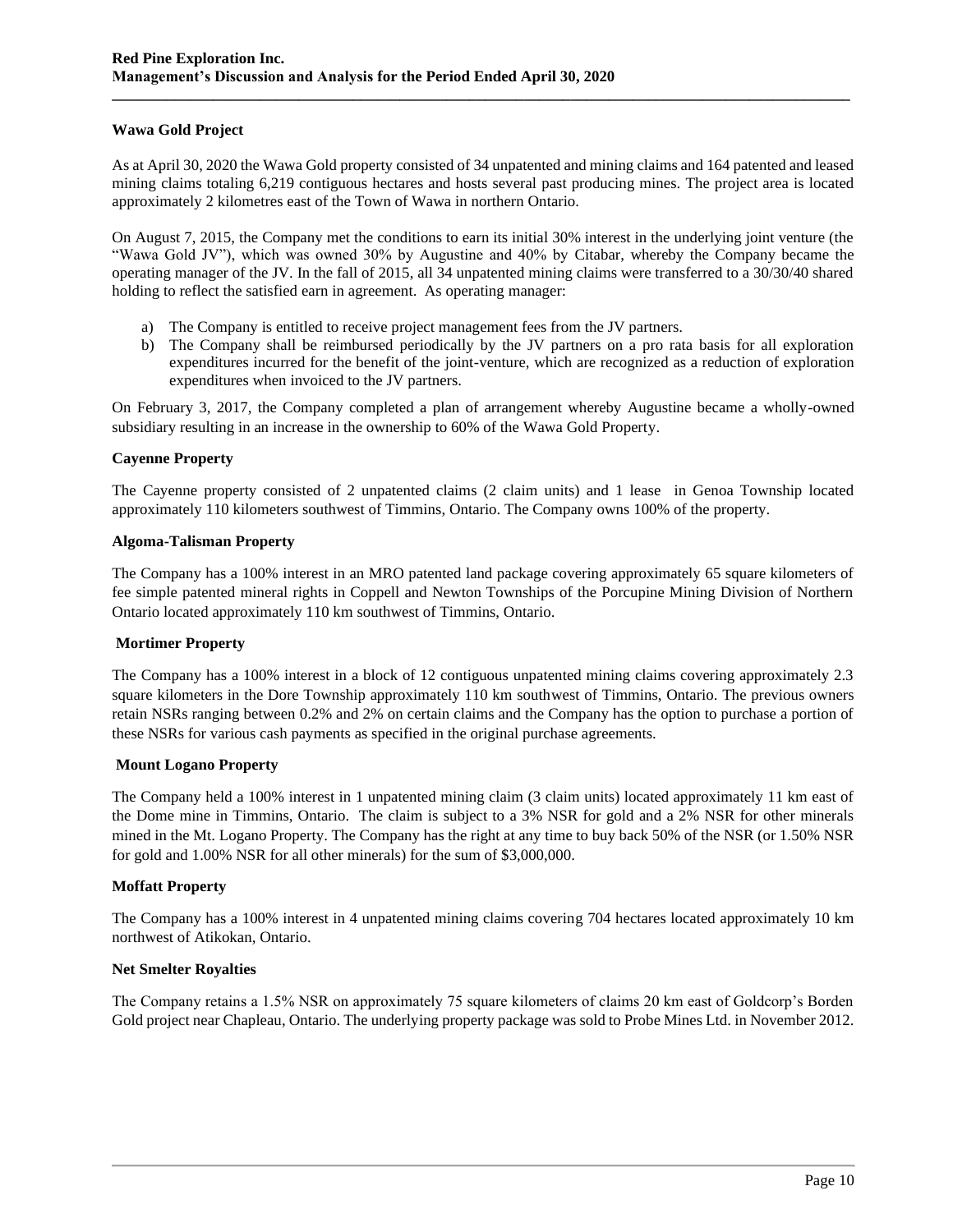# **Commitments**

## **(a) Lease and Sublease Commitments**

The Company had an office space lease agreement located at 141 Adelaide Street West from August 15, 2014 to August 14, 2019 and signed a sublease agreement with a third-party tenant whereby the Company received sublease payments for the period from March 1, 2015 to March 1, 2020. The sublease payments are recognized as a reduction of General and Administrative expenses on the Statements of Loss and Comprehensive Loss. A security deposit totalling \$17,281 representing the last months rent was received from the subtenant and was reported as a long-term liability on the Consolidated Statements of Financial Position. As the sublease agreement has now expired, the rental deposit repaid representing the last months rent.

# **(b) Flow through shares**

The Company committed to incur, on a best-efforts basis, by December 31, 2020, \$906,250 in qualifying resource expenditures pursuant to a private placement for which flow-through proceeds have been received. The Company filed its renunciation forms in December 2019. As at April 30, 2020, the Company had incurred qualifying resource expenditures of \$833,652. The Company must incur the \$72,598 balance of qualifying resource expenditures before December 31, 2020.

If the Company does not spend these funds in compliance with the Government of Canada flow-through regulations, it may be subject to litigation from various counterparties. The Company intends to fulfill its flow-through commitments within the given time constraints.

# **RELATED PARTY TRANSACTIONS AND BALANCE**

Related parties as defined by IAS 24 *Related Party Disclosures* include the members of the Board of Directors, key management personnel and any companies controlled by these individuals. Key management personnel include those persons having authority and responsibility for planning, directing and controlling activities of the Company. Key management personnel for the Company consist of the CEO and CFO.

|                            | Nine months ended April 30, |         |
|----------------------------|-----------------------------|---------|
|                            | 2020                        | 2019    |
|                            | \$                          |         |
| Short-term benefits $(1)$  | 340,880                     | 228,625 |
| Share-based payments $(2)$ |                             | 112,069 |
| <b>Total</b>               | 340,880                     | 340,694 |

(1) Includes salary and professional fees.

(2) Represents the expense of stock options vested during the period

As of April 30, 2020, the following related party balances were outstanding:

Included in amounts receivable is an amount of \$238,096 (July 31, 2019, amount receivable: \$716,645) related to exploration, rent and general & administrative charges from companies under common management. The Companies share the services of certain senior officers along with other administrative services including office rental.

Insiders of the Company acquired a total of 5,546,427 units in the financing that closed December 31, 2019.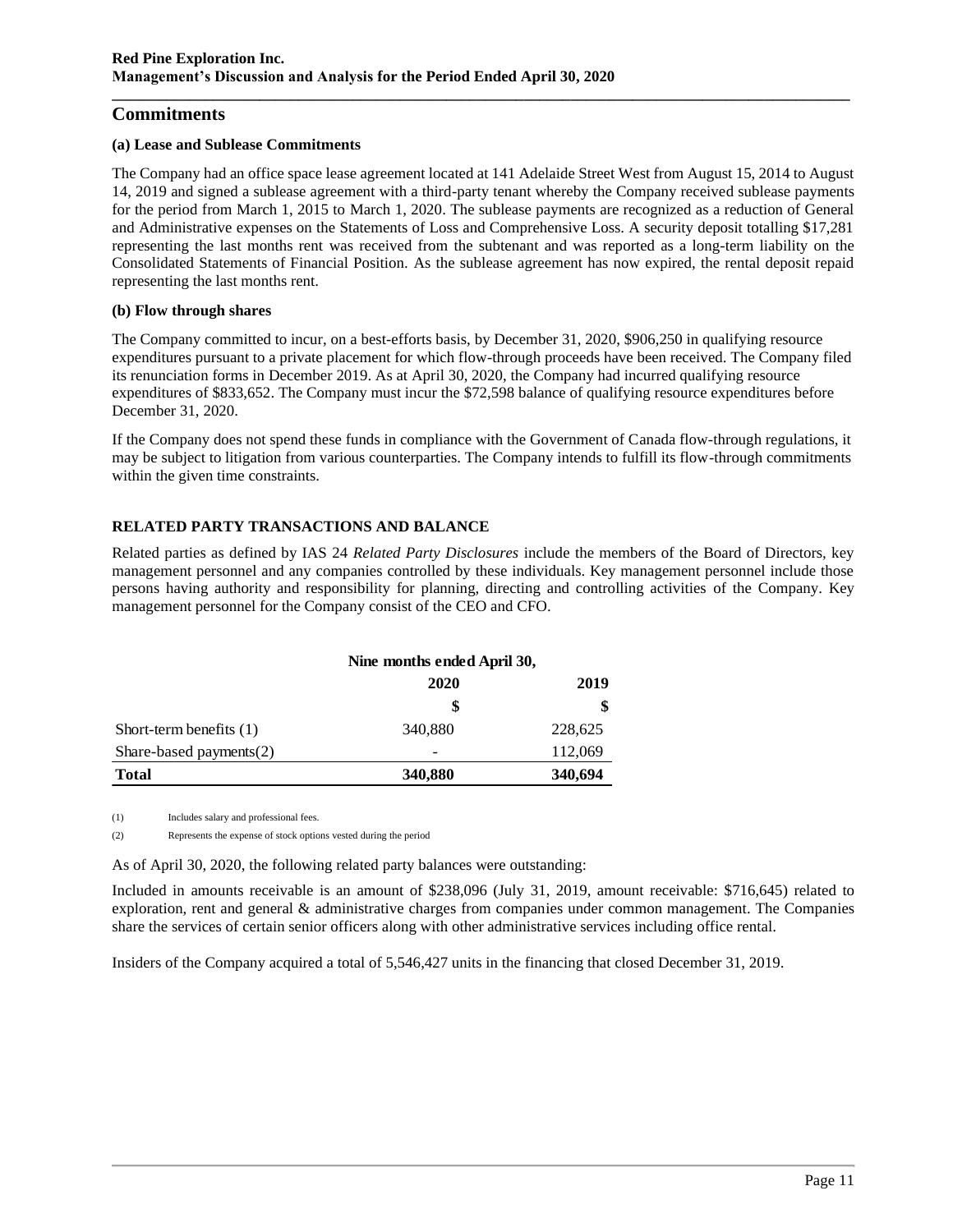# **SHARE CAPITAL**

The Company's share capital and equity instruments outstanding comprised the following:

|                                               | <b>April 30, 2020</b> | July 31, 2019 |
|-----------------------------------------------|-----------------------|---------------|
| <b>Issued:</b> Fully paid common shares       | 477,222,387           | 369,230,323   |
| <b>Issued:</b> Common share purchase warrants | 128,903,719           | 70,409,933    |
| <b>Issued:</b> Stock options                  | 23,662,023            | 18,262,500    |

As at the date of this MD&A, the fully paid common shares outstanding of the Company was 477,222,387.

#### *Common Shares*

The authorized share capital consists of an unlimited number of common shares. The common shares have no par value. As at April 30, 2020 the Company had 477,222,387 issued and outstanding common shares (July 31, 2019: 369,230,322). All issued and outstanding common shares are fully paid.

#### *Stock Options*

The Company has a stock option plan (the "Plan") pursuant to which the Company's Board of Directors may grant incentive stock options to directors, officers, employees and consultants at the discretion of the Board of Directors. The exercise price and vesting period of any option is fixed by the Board of Directors on the date of grant, in accordance with applicable stock exchange or other regulatory requirements, if applicable. The maximum aggregate number of common shares under option at any time under the Plan cannot exceed 10% of the issued shares.

All outstanding stock options vested immediately.

## **LIQUIDITY AND CAPITAL MANAGEMENT**

As at April 30, 2020, the Company had a working capital surplus of \$1,555,949 (July 31, 2019: surplus \$1,125,990) and an accumulated deficit of \$68,245,031 (July 31 2019: \$ 65,292,120). The Company had a net loss from operations for the nine-month period ending April 30, 2020 of \$2,952,911 (April 30, 2019: \$3,434,846).

There were no changes in the Company's approach to capital management during the nine-month period ended April 30, 2020.

In managing liquidity, the Company's primary objective is to ensure the entity can continue as a going concern while raising additional funding to meet its obligations as they come due. The Company's operations to date have been funded by issuing equity. The Company expects to improve the working capital position by securing additional financing.

The Company's investment policy is to invest excess cash in very low risk financial instruments such as term deposits or by holding funds in high yield savings accounts with major Canadian banks. Financial instruments are exposed to certain financial risks, which may include currency risk, credit risk, liquidity risk and interest rate risk.

The Company's mineral property interests are all in the exploration stage, as such the Company is dependent on external financing to fund its exploration activities and administrative costs. Management continues to assess the merits of mineral properties on an ongoing basis and may seek to acquire new properties or to increase ownership interests if it believes there is sufficient geologic and economic potential.

Management mitigates the risk and uncertainty associated with raising additional capital in current economic conditions through cost control measures that minimizes discretionary disbursements and reduces exploration expenditures that are deemed of limited strategic value.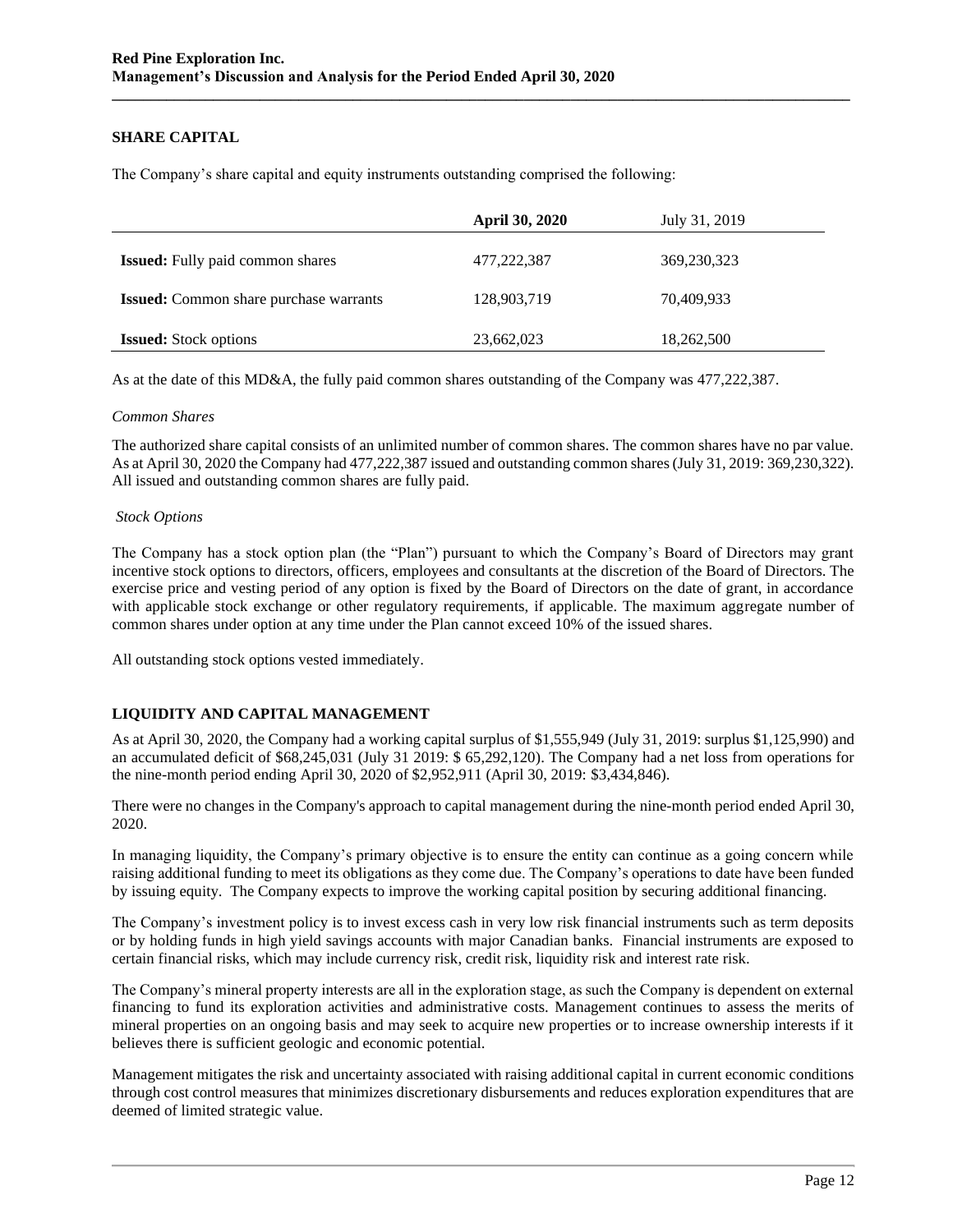**\_\_\_\_\_\_\_\_\_\_\_\_\_\_\_\_\_\_\_\_\_\_\_\_\_\_\_\_\_\_\_\_\_\_\_\_\_\_\_\_\_\_\_\_\_\_\_\_\_\_\_\_\_\_\_\_\_\_\_\_\_\_\_\_\_\_\_\_\_\_\_\_\_\_\_\_\_\_\_\_\_\_\_\_\_\_\_\_\_\_\_\_\_\_\_** The Company manages the capital structure (consisting of shareholders' deficiency) on an ongoing basis and adjusts in response to changes in economic conditions and risks characteristics of its underlying assets. Adjustments to the Company's capital structure may involve the issuance of new shares, assumption of new debt, acquisition or disposition of assets, or adjustments to the amounts held in cash, cash equivalents and short-term investments.

The Company is not subject to any externally imposed capital requirements other than flow-through spending commitments.

# **FINANCIAL INSTRUMENT RISK FACTORS**

The following disclosures are to enable users of the consolidated financial statements to evaluate the nature and extent of risks arising from financial instruments at the end of the reporting year:

## *a) Credit risk*

The Company's credit risk is the risk of counterparty default on cash and cash equivalents held on deposit with financial institutions. The Company manages this risk by ensuring that deposits are only held with large Canadian banks and financial institutions. The Company's accounts receivable are sales tax receivables with negligible counterparty default risk.

# *b) Market risks*

The Company's market risk arises from changes in interest rates and commodity prices that could have an impact on profit and loss. This includes:

- Interest rate risk is the sensitivity of the fair value or of the future cash flows of a financial instrument to changes in interest rates. The Company does not have any financial assets or liabilities that were subject to variable interest rates.
- Commodity price risks, particularly with respect to gold, is the sensitivity of the fair value of, or of the future cash flows, from mineral assets. The Company manages this risk by continually monitoring base and precious metal prices and commodity price trends to determine the appropriate timing for funding the exploration or development of its mineral assets, or for the acquisition or disposition of mineral assets. The Company does not have any mineral assets at the development or production stage carried at historical cost. The Company has expensed the acquisition and exploration costs of its exploration stage mineral assets.
- Marketable securities risk, is the sensitivity of the fair value of marketable securities to supply and demand for marketable securities. The Company manages this risk by continually monitoring the market pricing and trends of its portfolio of securities to determine the appropriate timing to complete any acquisitions or dispositions. The Company has determined the marketable securities risk at year-end is minimal.
- Currency risk, is the sensitivity of the fair value or of the future cash flows of financial instruments to changes in foreign exchange rates. The Company does not have any financial assets or liabilities that were subject to variable foreign exchange rates and as such the Company is not subject to currency risk.

## **RISKS AND UNCERTAINTIES**

The operations of the Company are speculative due to the high-risk nature of its business, which is the acquisition, financing, exploration and development of mining properties. Additional risks not currently known to the Company, or that the Company currently deems immaterial, may also impair the Company's operations. If any of the following risks actually occur, the Company's business, financial condition and operating results could be adversely affected.

#### *Management*

The success of the operations and activities of the Company is dependent to a significant extent on the efforts and abilities of its management, outside contractors, experts and other advisors. Investors must be willing to rely to a significant degree on management's discretion and judgement, as well as the expertise and competence of the outside contractors, experts and other advisors. The Company does not have a formal program in place for succession of management and training of management. The loss of one or more of the key employees or contractors, if not replaced on a timely basis, could adversely affect the Company operations and financial performance.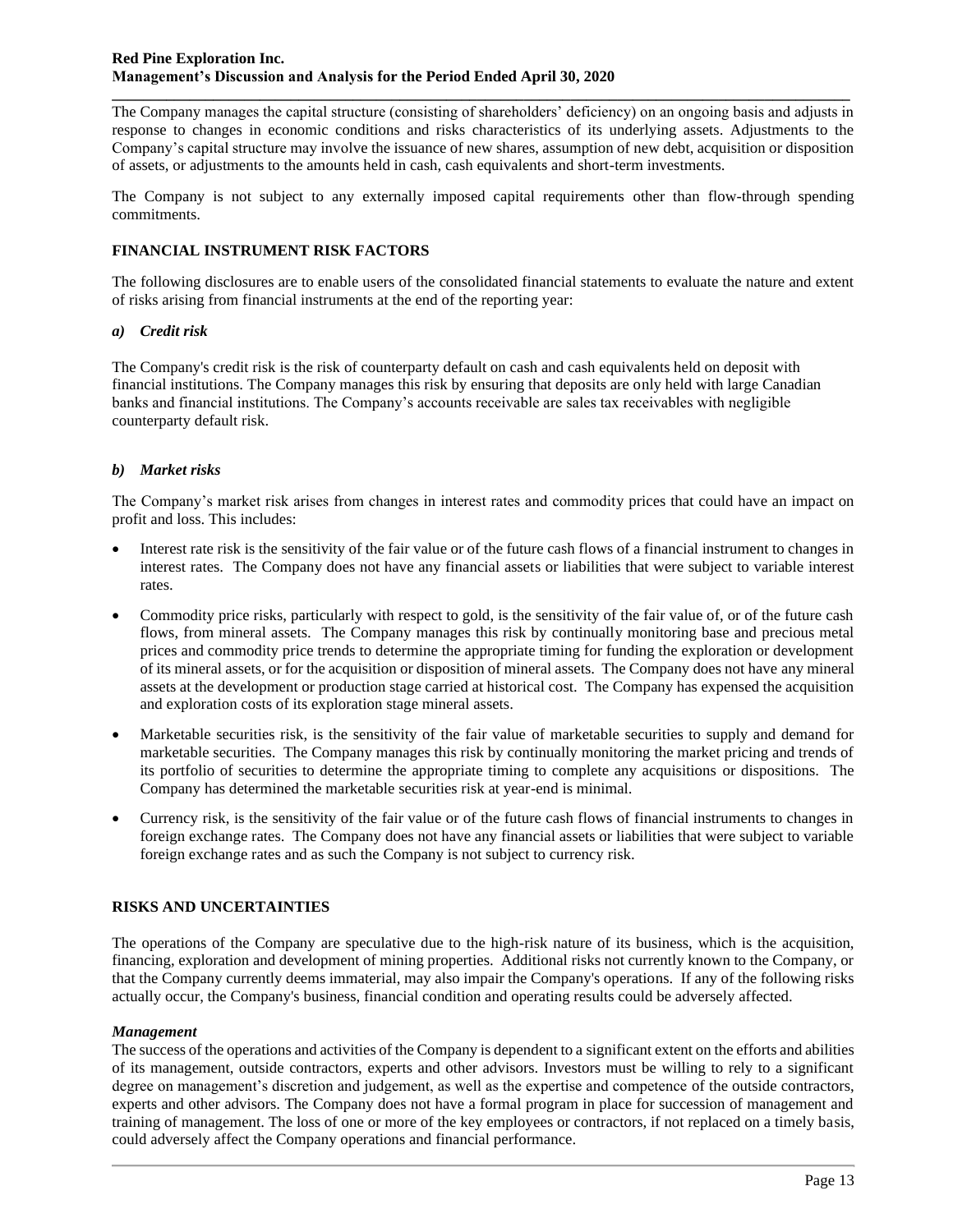#### *Additional capital*

The exploration activities of the Company may require substantial additional financing. Failure to obtain sufficient financing may result in delaying or indefinite postponement of exploration and development of any of the Company's properties. There can be no assurance that additional capital or other types of financing will be available if needed or that, if available, the terms of such financings will be favourable to the Company. In addition, low commodity prices may affect the Company's ability to obtain financing.

**\_\_\_\_\_\_\_\_\_\_\_\_\_\_\_\_\_\_\_\_\_\_\_\_\_\_\_\_\_\_\_\_\_\_\_\_\_\_\_\_\_\_\_\_\_\_\_\_\_\_\_\_\_\_\_\_\_\_\_\_\_\_\_\_\_\_\_\_\_\_\_\_\_\_\_\_\_\_\_\_\_\_\_\_\_\_\_\_\_\_\_\_\_\_\_**

#### *Credit risk*

The Company deposits cash with financial institutions it believes to be creditworthy. In some circumstances, cash balances at these financial institutions may exceed the federally guaranteed amount. The Company's current credit risk is primarily attributable to cash and accounts recoverable. Cash is held with a reputable, Tier A Canadian chartered bank and as such, management believes the risk of loss to be minimal. Accounts receivable is due from the federal government of Canada. Management believes that the credit risk with respect to financial instruments included in HST recoverable is minimal and remote.

#### *Liquidity risk*

The Company's ability to remain liquid over the long term depends on its ability to obtain financing necessary to complete exploration and development of its mineral properties and their future profitable production or, alternatively, upon the Corporation's ability to dispose of its interest on an advantageous basis.

#### *Currency risk*

The Company has no foreign currency denominated assets or liabilities. Major purchases are transacted in Canadian dollars and therefore the Company has no material foreign currency exposure.

#### *Interest rate risk*

The Company's cash balance is subject to changes in interest rates. Interest rate risk is minimal.

#### *Tax risk*

The Company has commitments to incur Canadian Exploration Expenditures. Any shortfall could result in tax penalties assessed by the Canada Revenue Agency.

#### *Equity price risk*

Market risk arises from the possibility that changes in market prices will affect the value of financial instruments of the Company. Except for marketable securities, the Company's other financial instruments (cash, accounts receivable, accounts payable and accrued liabilities and due to related party) are not subject to price risk.

#### *Commodity price risk*

The Company is exposed to price risk with respect to gold and other commodity prices, such prices impacting the future economic feasibility of its exploration properties. The Company closely monitors gold and other commodity prices to determine the appropriate course of action to be taken by the Company.

#### *Environmental and permitting*

The Company's current or future operations, including development activities, are subject to environmental regulations, which may make operations not economically viable or prohibit them altogether. All aspects of the Company's operations are subject to environmental regulation in the various jurisdictions in which it operates. These regulations, among other things, mandate the maintenance of air and water quality standards, land reclamation, transportation, storage and disposal of hazardous waste. Environmental legislation is evolving in a manner which will require stricter standards and enforcement, increased fines and penalties for non-compliance, more stringent environmental assessments of proposed projects and a heightened degree of responsibility for companies and their officers, directors, and employees. There is no assurance that future changes in environmental regulation, if any, will not adversely affect the Company's operations.

#### *Acquisition*

The Company uses its best judgment to acquire mining properties for exploration and development. In pursuit of such opportunities, the Company may fail to select appropriate acquisition candidates or negotiate acceptable agreements,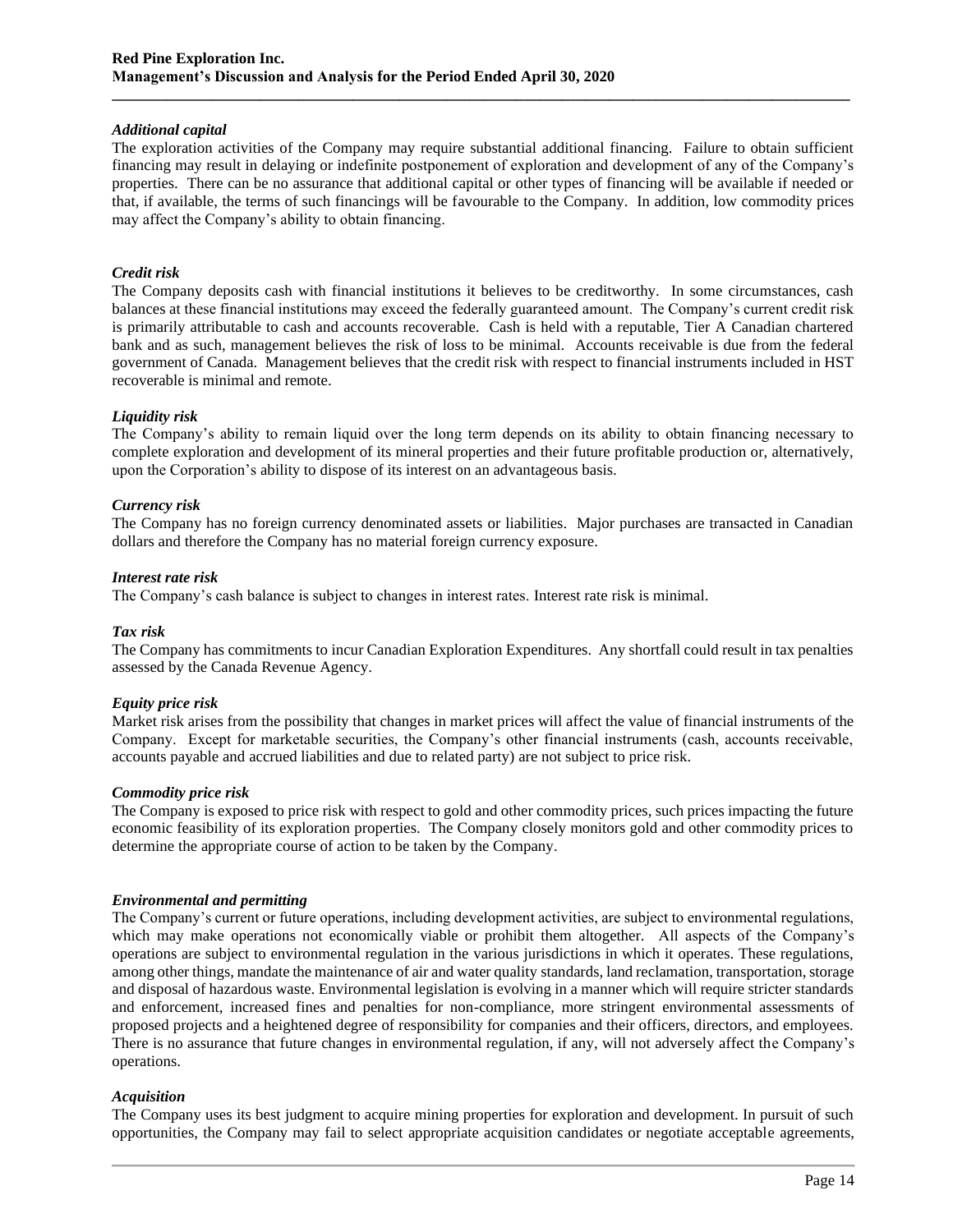including arrangements to finance the acquisitions and development, or integrate such opportunity and their personnel with the Company. The Company cannot assure that it can complete any acquisition that it pursues or is currently pursuing, on favourable terms, or that any acquisition completed will ultimately benefit the Company.

**\_\_\_\_\_\_\_\_\_\_\_\_\_\_\_\_\_\_\_\_\_\_\_\_\_\_\_\_\_\_\_\_\_\_\_\_\_\_\_\_\_\_\_\_\_\_\_\_\_\_\_\_\_\_\_\_\_\_\_\_\_\_\_\_\_\_\_\_\_\_\_\_\_\_\_\_\_\_\_\_\_\_\_\_\_\_\_\_\_\_\_\_\_\_\_**

## *Competition*

The mining industry is intensely competitive in all its phases, and the Company competes with many companies possessing greater financial resources and technical facilities than the Company. Competition in the mining business could adversely affect the Company's ability to acquire suitable producing properties or prospectus for mineral exploration in the future.

# *Political risk*

All the Company's mineral properties are located in Canada. Accordingly, the Company is subject to risks normally associated with exploration for and development of mineral properties in Canada, which the Company believes to be low.

# *Business risk*

There are numerous business risks involved in the mineral exploration industry. The Company may not own 100% of a mineral concession or joint venture. Similarly, any non-compliance with or non-satisfaction of the terms of the Option by the Company could affect its ability to exercise the Option and earn its interest in the mining concessions and assets relating to properties.

# *Surface Rights*

Mining concessions may not include surface rights and there can be no assurance that the Company will be successful in negotiating long term surface rights access agreements in respect of the properties. Failure to obtain surface rights could have an adverse impact on the Company's future operations.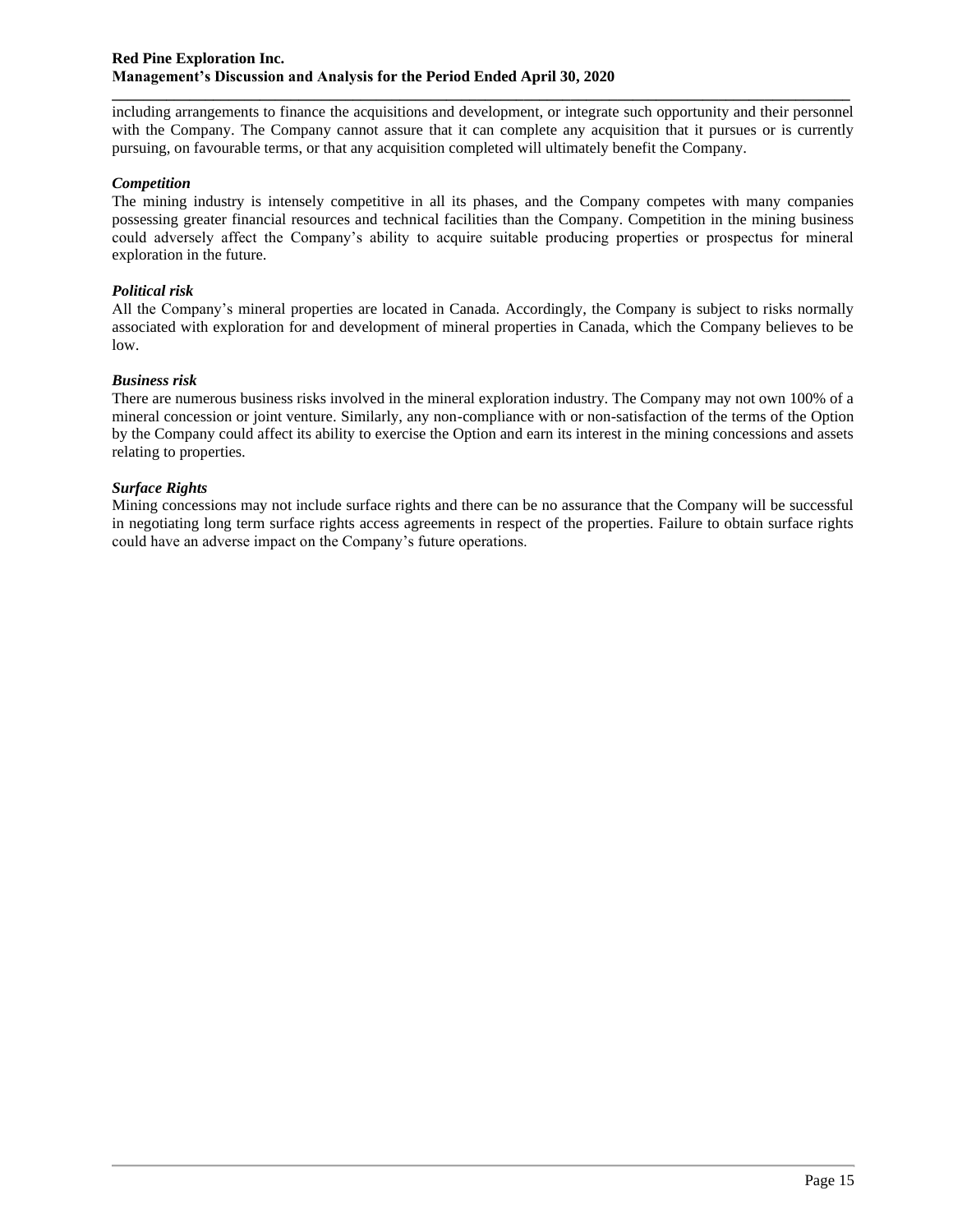# **GOING CONCERN**

Red Pine Exploration Inc. (the "Company" or "Red Pine") was founded in 1936 under the laws of Ontario, Canada for the acquisition, exploration, and development of mining properties. The Company's head office and primary location of its registered records is 145 Wellington Street West, Suite 1001, Toronto, Ontario, M5J 1H8. The Company is currently in the exploration stage and has not commenced any commercial operations.

**\_\_\_\_\_\_\_\_\_\_\_\_\_\_\_\_\_\_\_\_\_\_\_\_\_\_\_\_\_\_\_\_\_\_\_\_\_\_\_\_\_\_\_\_\_\_\_\_\_\_\_\_\_\_\_\_\_\_\_\_\_\_\_\_\_\_\_\_\_\_\_\_\_\_\_\_\_\_\_\_\_\_\_\_\_\_\_\_\_\_\_\_\_\_\_**

The accompanying Consolidated Financial Statements have been prepared on the basis of a going concern, which contemplates the realization of assets and liquidation of liabilities in the normal course of business.

In assessing whether the going concern assumption is appropriate, management considers all available information about the future, which is at least, but not limited to, twelve months from the end of the reporting period. The Company's ability to continue operations and fund its mining interest expenditures is dependent on management's ability to secure additional financing. Management is actively pursuing such additional sources of financing, and while it has been successful in doing so in the past, there can be no assurance it will be able to do so in the future. The Company is currently in the exploration stage and has not commenced commercial operations. These conditions cast significant doubt about the Company's ability to continue as a going concern.

The accompanying Consolidated Financial Statements do not give effect to adjustments that would be necessary should the Company be unable to continue as a going concern and therefore need to realize its assets and liquidate its liabilities and commitments in other than the normal course of business and at amounts different from those in the accompanying Consolidated Financial Statements.

## **CRITICAL ACCOUNTING POLICIES AND ESTIMATES**

#### *(a) Statement of compliance*

These Consolidated Financial Statements have been prepared in accordance and comply with International Financial Reporting Standards ("IFRS") as issued by the International Accounting Standards Board ("IASB") and interpretations issued by the IFRS Interpretations Committee ("IFRIC").

#### *The Consolidated Financial Statements were approved by the Board of Directors on December 18, 2019.*

## *(b) Basis of presentation*

These Consolidated Financial Statements have been prepared on a historical cost basis except for certain financial instruments that have been measured at fair value. In addition, these Consolidated Financial Statements have been prepared using the accrual basis of accounting, except for cash flow information.

## *(c) Basis of consolidation*

These consolidated financial statements include the accounts of the Company and its wholly-owned subsidiary Augustine Ventures Inc. All intercompany balances and transactions have been eliminated.

#### *(d) Significant accounting judgements and estimates*

The preparation of these consolidated financial statements requires management to make estimates and assumptions that affect the reported amounts of assets and liabilities at the date of the financial statements and reported amounts of expenses during the reporting period.

Actual outcomes could differ from these estimates. The consolidated financial statements include estimates which, by their nature, are uncertain. The impacts of such estimates are pervasive throughout the consolidated financial statements and may require accounting adjustments based on future occurrences. Revisions to accounting estimates are recognized in the period in which the estimate is revised and also in future periods when the revision affects both current and future periods. Significant accounting judgments, estimates and underlying assumptions are reviewed on an ongoing basis.

Significant assumptions about the future and other sources of estimation uncertainty that management has made at the end of the reporting period, that could have an effect on the amounts recognized in the consolidated financial statements relate to the following: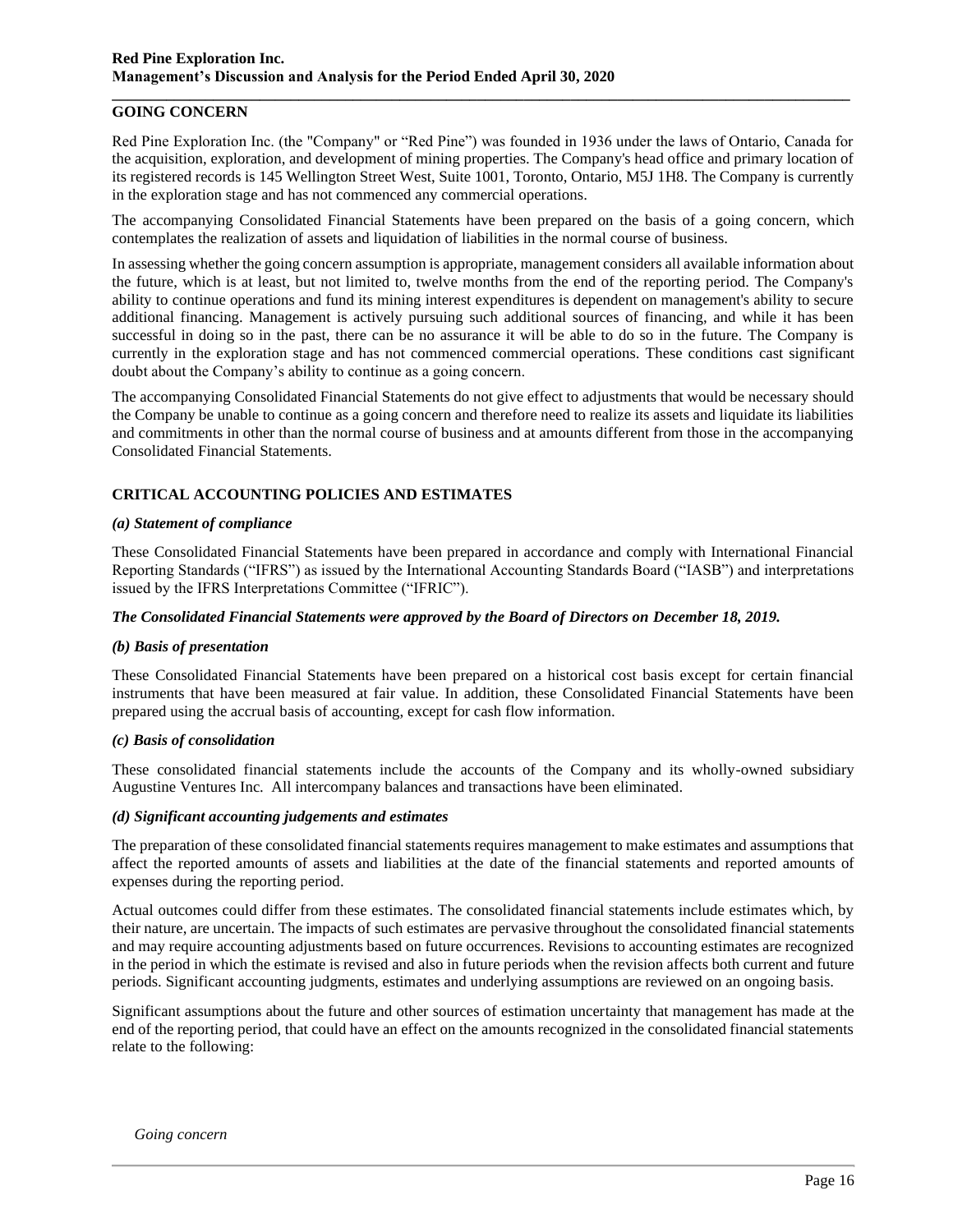The preparation of the Consolidated Financial Statements requires management to make judgments regarding the going concern of the Company.

**\_\_\_\_\_\_\_\_\_\_\_\_\_\_\_\_\_\_\_\_\_\_\_\_\_\_\_\_\_\_\_\_\_\_\_\_\_\_\_\_\_\_\_\_\_\_\_\_\_\_\_\_\_\_\_\_\_\_\_\_\_\_\_\_\_\_\_\_\_\_\_\_\_\_\_\_\_\_\_\_\_\_\_\_\_\_\_\_\_\_\_\_\_\_\_**

## *Share-based compensation*

Estimating fair value for granted stock options requires determining the most appropriate valuation model which is dependent on the terms and conditions of the grant. This estimate also requires determining the most appropriate inputs to the valuation model including the expected life of the option, volatility, dividend yield, and rate of forfeitures and making assumptions about *them.* The value of the share-based payment expense along with the assumptions and model used for estimating fair value for share-based compensation transactions are disclosed in Note 11 to the consolidated financial statements

#### *Deferred Flow-Through Premium and Flow-Through Provision Estimates*

The assumptions and calculations used for estimating the value attributed to the flow-through premiums on flowthrough financings and flow-through provisions as disclosed in Notes 8 and 9 to the consolidated financial statements

#### *Deferred taxes*

The estimation of income taxes includes evaluating the recoverability of deferred tax assets based on an assessment of the Company's ability to utilize the underlying future tax deductions against future taxable income prior to expiry of those deductions. Management assesses whether it is probable that some or all of the deferred tax assets will not be realized. The ultimate realization of deferred tax assets is dependent upon the generation of future taxable income, which in turn is dependent upon the successful discovery, extraction, development and commercialization of mineral reserves. To the extent that management's assessment of the Company's ability to utilize future tax deductions changes, the Company would be required to recognize more or fewer deferred tax assets, and deferred tax provisions or recoveries could be affected*.*

#### *Financial Instruments*

Effective August 1, 2018, the Company adopted IFRS 9, "Financial instruments, classification and measurement". IFRS 9 introduces new requirements for the classification and measurement of financial assets. The Company's adoption of IFRS 9 did not have a material impact on the consolidated financial statements.

IFRS 9 includes finalized guidance on the classification and measurement of financial assets. Under IFRS 9, financial assets are classified and measured either at amortized cost, fair value through other comprehensive income ("FVOCI") or fair value through profit or loss ("FVTPL") based on the business model in which they are held and the characteristics of their contractual cash flows. IFRS 9 largely retains the existing requirements in IAS 39 - Financial Instruments: Recognition and Measurement ("IAS 39"), for the classification and measurement of financial liabilities.

All financial assets not classified at amortized cost or FVOCI are measured at FVTPL. On initial recognition, the Company can irrevocably designate a financial asset at FVTPL if doing so eliminates or significantly reduces an accounting mismatch.

A financial asset is measured at amortized cost if it meets both of the following conditions and is not designated as FVTPL:

- It is held within a business model whose objective is to hold the financial asset to collect the contractual cash flows associated with the financial asset instead of selling the financial asset for a profit or loss;
- Its contractual terms give rise to cash flows that are solely payments of principal and interest. All financial instruments are initially recognized at fair value on the statement of financial position.

Subsequent measurement of financial instruments is based on their classification. Financial assets and liabilities classified at FVTPL are measured at fair value with changes in those fair values recognized in the statement of loss and comprehensive loss for the period. Financial assets classified at amortized cost and financial liabilities are measured at amortized cost using the effective interest method.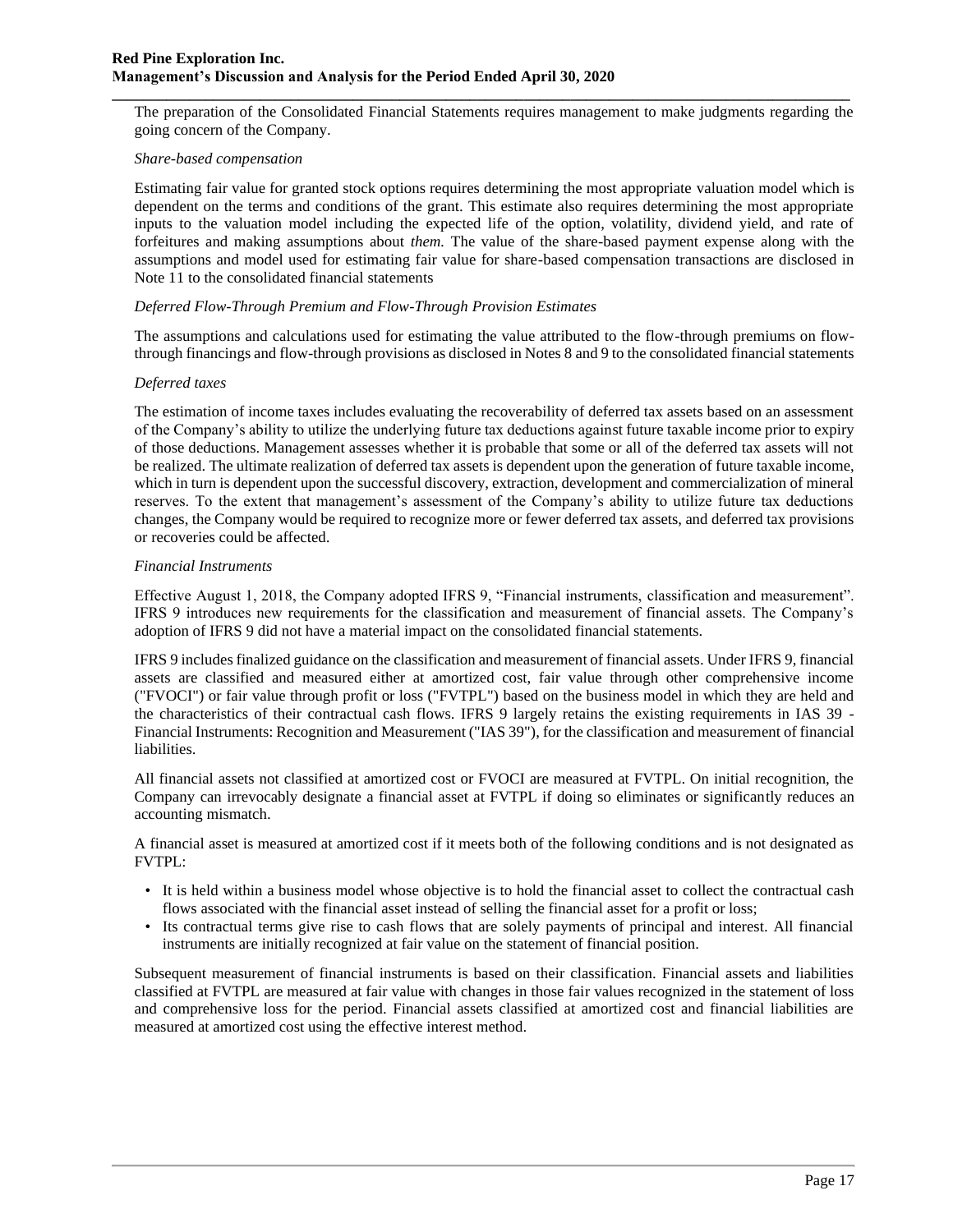## **Red Pine Exploration Inc. Management's Discussion and Analysis for the Period Ended April 30, 2020**

| <b>Financial assets:</b>           | <b>IAS 39 Classification</b>            | <b>IFRS 9 Classification</b> |
|------------------------------------|-----------------------------------------|------------------------------|
| Cash and cash equivalents          | <b>FVTPL</b>                            | <b>FVTPL</b>                 |
| Accounts receivable                | Loans & receivables                     | Amortized cost               |
| Marketable securities              | Available for sale                      | <b>FVTPL</b>                 |
| <b>Financial liabilities:</b>      | <b>IAS 39 Classification</b>            | <b>IFRS 9 Classification</b> |
| payable<br>Accounts<br>liabilities | and accrued Other financial liabilities | Amortized cost               |

#### Fair value hierarchy

The Company classifies its financial instruments according to a three-level hierarchy that reflects the significance of the inputs used in making the fair value measurements. The three levels of fair value hierarchy are as follows:

- Level 1 Unadjusted quoted prices in active markets for identical assets or liabilities;
- Level 2 Inputs other than quoted prices that are observable for assets or liabilities, either directly or indirectly; and
- Level 3 Inputs for assets or liabilities that are not based on observable market data.

Cash and cash equivalents, and marketable securities are classified within level 1 of the fair value hierarchy.

#### **New Accounting Pronouncement - IFRS 16 (leases)**

On August 1, 2019, the Company adopted IFRS 16 – Leases ("IFRS 16") which replaced IAS 17 – Leases and IFRIC 4 – Determining Whether an Arrangement Contains a Lease. IFRS 16 sets out the principles for the recognition, measurement, presentation and disclosure of leases. The standard is effective for annual periods beginning on or after January 1, 2019. IFRS 16 eliminates the classification of leases as either operating leases or finance leases for a lessee. Instead, all leases are treated in a similar way to finance leases applied in IAS 17. IFRS 16 does not require a lessee to recognize assets and liabilities for short-term leases (i.e. leases of 12 months or less), leases with certain variable lease payments and leases of low-value assets.

The Company applied IFRS 16 using the modified retrospective method. Under this method, financial information will not be restated and will continue to be reported under the accounting standards in effect for those periods. The Company will recognize lease liabilities related to its lease commitments for its office leases. The lease liabilities will be measured at the present value of the remaining lease payments, discounted using the Company's estimated incremental borrowing rate as at January 1, 2019, the date of initial application, resulting in no adjustment to the opening balance of deficit. The associated right-of-use assets will be measured at the lease liabilities amount.

The following is the accounting policy for leases as of August 1, 2019 upon adoption of IFRS 16: *Lease liability, right of use assets* 

At inception of a contract, the Company assesses whether a contract is, or contains, a lease. A contract is, or contains, a lease if the contract conveys the right to control the use of an identified asset for a period of time in exchange for consideration. The Corporation assesses whether the contract involves the use of an identified asset, whether the right to obtain substantially all of the economic benefits from use of the asset during the term of the arrangement exists, and if the Company has the right to direct the use of the asset. At inception or on reassessment of a contract that contains a lease component, the Company allocates the consideration in the contract to each lease component on the basis of their relative standalone prices.

As a lessee, the Company recognizes a right-of-use asset and a lease liability at the commencement date of a lease. The right-of-use asset is initially measured at cost, which is comprised of the initial amount of the lease liability adjusted for any lease payments made at or before the commencement date, plus any decommissioning and restoration costs, less any lease incentives received.

The right-of-use asset is subsequently depreciated from the commencement date to the earlier of the end of the lease term, or the end of the useful life of the asset. In addition, the right-of-use asset may be reduced due to impairment losses, if any, and adjusted for certain remeasurements of the lease liability.